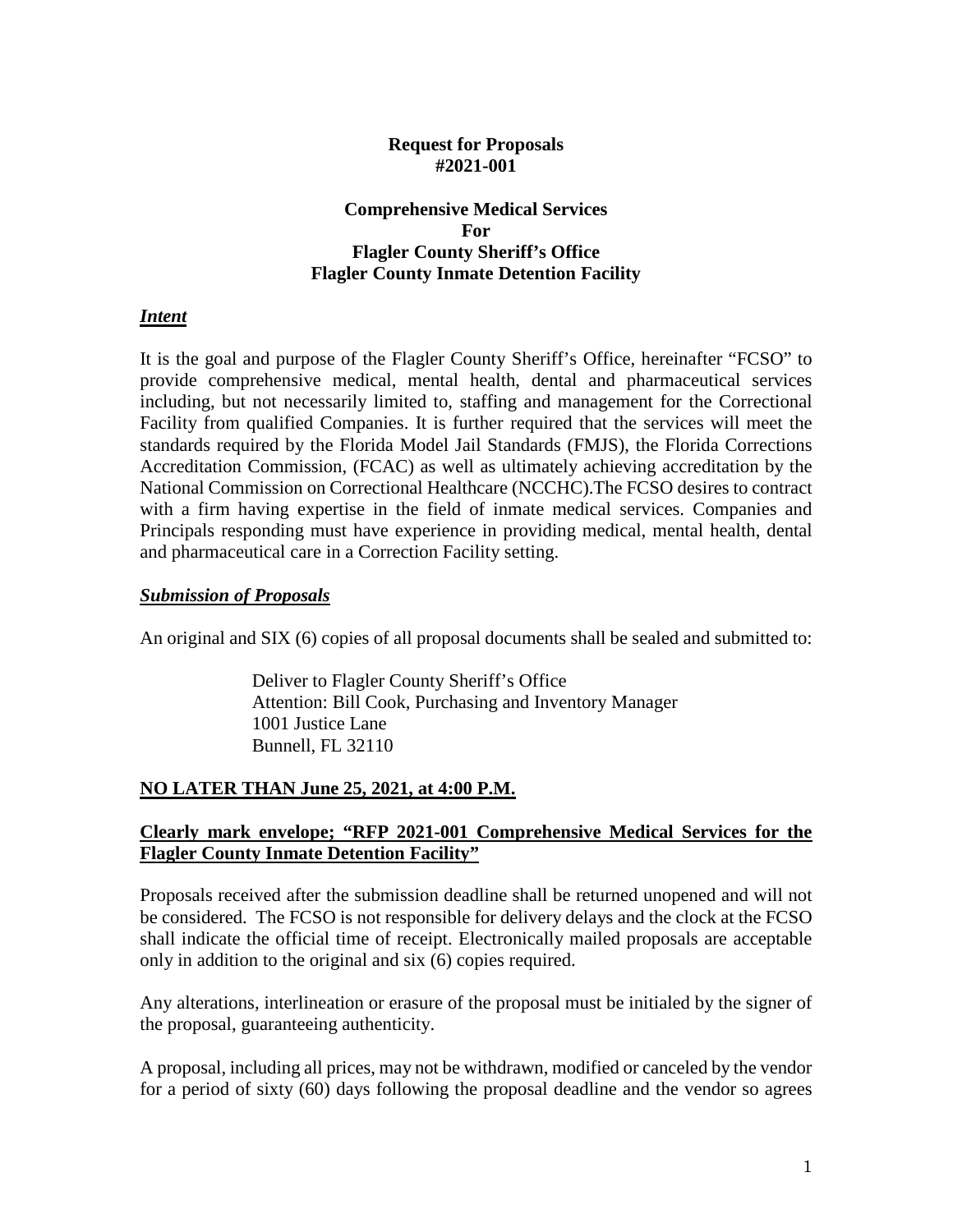#### **RFP #2021-001**

upon submittal of the proposal. Once selected, the vendor agrees to extend submitted prices, if needed, during the contract negotiation period.

### *EVALUATION PROCESS*

Submission of a proposal implies the vendor's acceptance of the evaluation criteria and vendor recognition that subjective judgments must be made by the FCSO.

All proposals will be examined. Proposals that do not conform to the instructions contained in this document or do not address all questions and/or requirements as specified may be eliminated from consideration. However, the FCSO reserves the right to accept such a proposal if it is determined to be in the FCSO's best interest.

The award of the contract shall be made to the vendor whose proposal best meets the goals and objectives of the FCSO as set forth in the Request for Proposals. Evaluation criteria shall include services, pricing, experience and other factors set forth in the Request.

The FCSO reserves the right to reject any and all proposals as a whole or in part.

As the FCSO considers each proposal and determines that proposals are closely scored, the County may request a Best and Final Offer. Proposers are encouraged to submit competitive proposals and not to rely on the provision of a Best and Final Offer.

The final decision of award shall be made by the Sheriff.

### *QUESTIONS*

Any questions regarding the RFP process should be directed to:

 Flagler County Sheriff's Office Attention: Bill Cook, Purchasing and Inventory Manager 1001 Justice Lane Bunnell, FL 32110

[bcook@flaglersheriff.com](mailto:bcook@flaglersheriff.com)

### *PROPOSAL FORMAT*

Each proposal shall contain the following in the specified order:

Transmittal Letter Introduction and Summary Description of Services Exceptions (if necessary) Pricing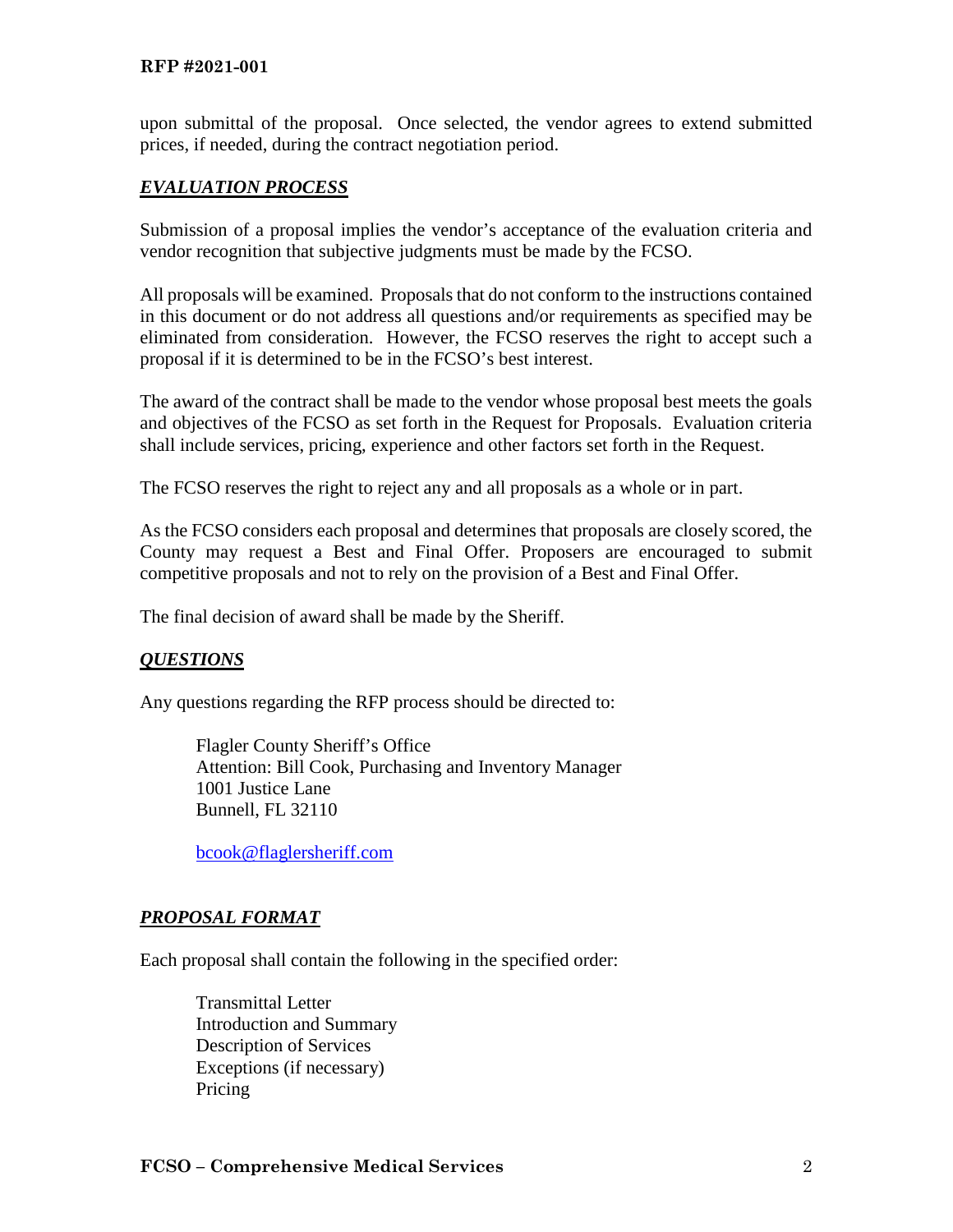Terms and Conditions Vendor Information References

All proposals must be typed on standard  $8\frac{1}{2}$ " x 11" paper.

The completed proposal shall be sealed for delivery to the FCSO per instructions above. All documents included in the proposal and outside of the envelope must be labeled with the vendor's name and the title of the request for proposals.

# *TRANSMITTAL LETTER*

Responses shall contain a transmittal letter that must be typed on the Vendor's  $8\frac{1}{2}$ " x 11" stationary and include the following:

The identification of the vendor submitting the proposal

The name, title, phone number, fax number and email address (if available) of the person or persons authorized to contractually obligate the vendor with this proposal and in future negotiations.

The names, titles, phone numbers and email addresses of the persons to be contacted for clarifications.

An indication of acceptance of the general requirements and contract terms as described within this request for proposal.

An acknowledgment of receipt of all amendments to this request.

The letter must be signed by a person who is authorized to obligate the vendor in a contract offer.

# *ANTICIPATED RFP TIMELINE*

All dates except for "Proposals Due" date are approximate and subject to change, unless otherwise noted. Any change in the Proposals Due date will be made by a RFP Addendum issued by the FCSO.

| <b>Publication of RFP</b>  | 5/17/2021            |
|----------------------------|----------------------|
| Pre-Proposal Site Visit    | 6/04/2021 at 10:00am |
| Questions due              | 6/11/2021            |
| Answers/Addendums by       | 6/18/2021            |
| Proposals due              | 6/25/2021            |
| Anticipated Award Decision | 7/16/2021            |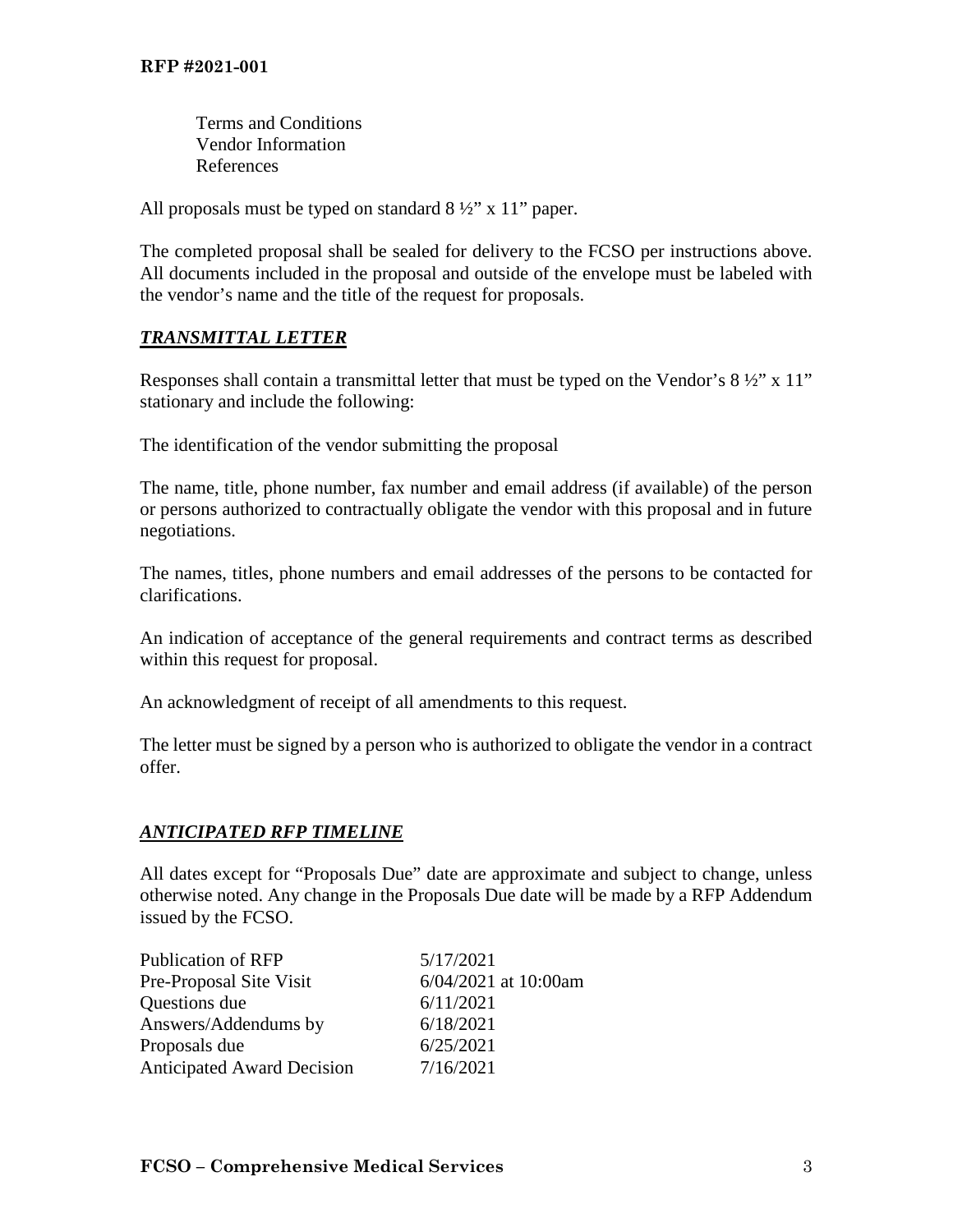# *INTRODUCTION AND SUMMARY*

Each proposal shall include a general overview of the vendor's planned solution.

# *DESCRIPTION OF SERVICES*

The proposal shall include a detailed functional description of the services to be provided and how these services are to be delivered. A plan implementation section must address the Scope of Services in terms of the proposer's plan to carry out the requested service. The Company shall provide a transition plan. Provide an estimate of the number of manhours and responsibility of personnel required to complete the plan.

# *EXCEPTIONS*

Unless explicitly stated in the proposal, The FCSO shall assume that all Proposals are in full compliance with all specifications, without exception.

All items in the proposal that are not in full compliance or that vary from any of the specifications shall be clearly defined as exception. Specific reference to the relevant section(s) in the specifications and the precise nature of the variance or non-compliance shall be clearly stated in the proposals.

The FCSO reserves the right to accept any and/or all/none of the exceptions(s) substitution(s) deemed to be in the best interest of the FCSO.

Non-compliance or variance with any items in the specifications shall not necessarily result in rejection of a proposal.

# *PRICING*

The Cost Proposal Section must include all costs associated with the proposer's plan to carry out the requested services. Any cost proposal forms furnished by the FCSO must be included in this section or the proposal will be deemed non-responsive or non-compliant and may be returned to the proposer without further consideration for Contract award. This determination is wholly within the discretion of the FCSO.

Provide a base price for a population of 215 inmates. Companies are to complete a line item pricing schedule as found in Appendix A which is annexed hereto and incorporated herein.

**PER DIEM RATE -** The parties shall agree that an annual base price is calculated upon an average daily population of 215 inmates. If the daily inmate resident population averages, over any three consecutive calendar months during this agreement, over two hundred fifteen (215) inmates, then the compensation paid to the Company shall be increased, on the month after the average increase, by the proposed per diem rate.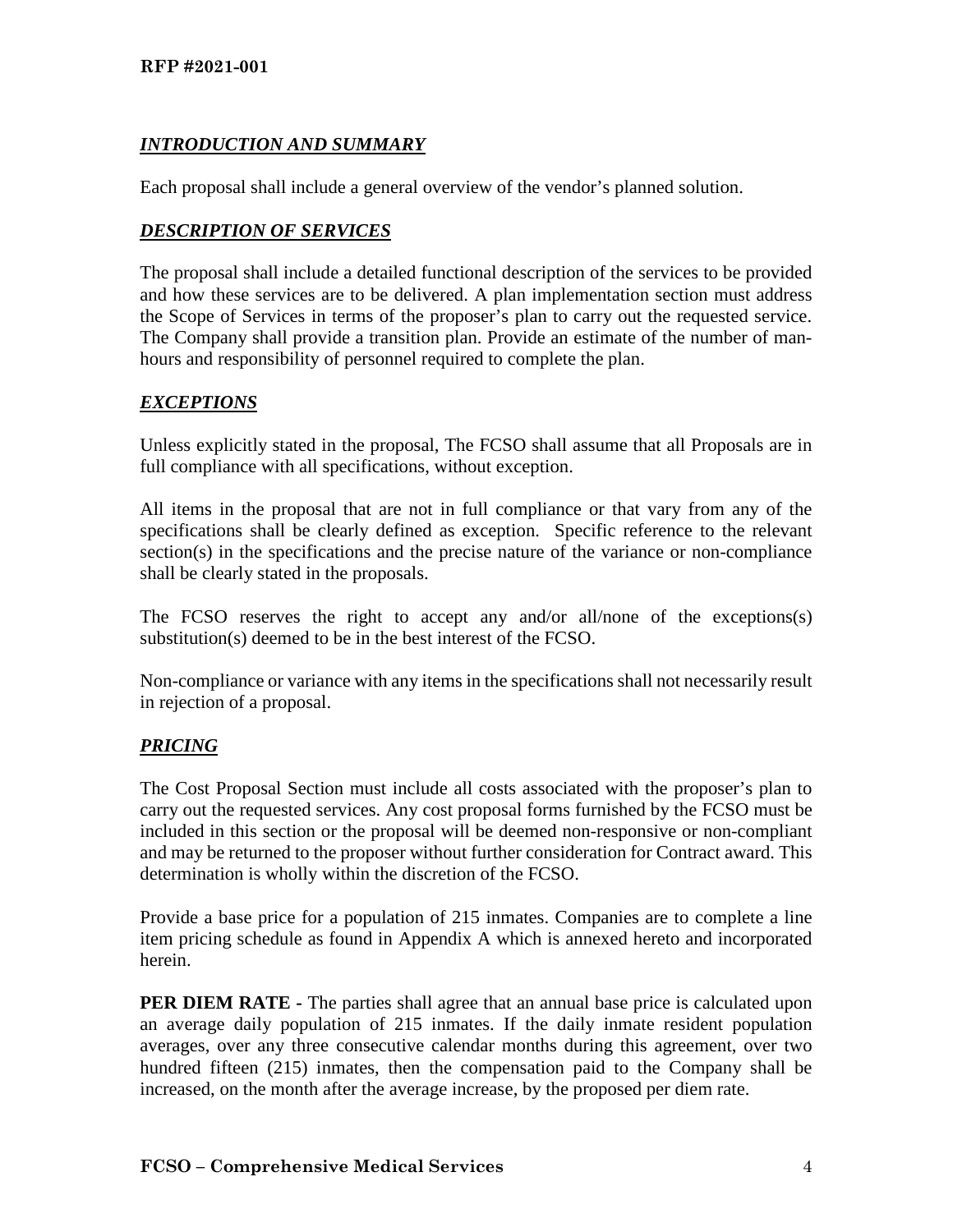The average daily resident population shall be calculated by adding, for a given month, the daily population counts, contained in the daily population reports and dividing such sums by the number of days in the month.

**PRICING FOR SUBSEQUENT YEARS -** Increase of base contract price at the completion of the first contract year and each available year thereafter. Price increase shall not exceed the medical component of the CPI index for Southeast Region not to exceed three (3%) percent whichever is less.

**AGGREGATE CAP -** Provider shall coordinate and closely manage pharmacy services \*(pharmacy must provide credits on all returned medication) and provide utilization management for inpatient care. Provider shall manage all pharmacy and offsite care, providing utilization management to ensure efficiencies and seeking to return inmates to the facility as soon as medically appropriate. Provider shall be financially responsible for pharmacy, including all diagnostic screening, specialty equipment, supplies and lab costs for FCSO inmates up to an annual limit of \$155,000 (hereinafter this dollar amount shall be referred to as the "aggregate cap" or "cap"). Should costs for pharmacy and offsite care for FCSO Inmates exceed the annual aggregate cap, Provider shall continue to provide utilization management, reviewing offsite charges for reasonableness and appropriateness, and paying these claims. Sheriff shall then reimburse Provider for all payments in excess of the \$155, 000 annual aggregate cap. Should Provider's actual expenditures for pharmacy and offsite care be less than the annual aggregate cap, Provider shall refund 100% of the difference to the Sheriff.

**ALTERNATE PRICING ARRANGEMENT –** Bidders shall also develop a price proposal with mental health services separated from medical and pharmacy

Bidders are not restricted from identifying an alternative pricing proposal but must describe the program as well as potential risks or benefits to the FCSO.

All alternative pricing proposals will be considered, however, the Sheriff and Flagler FCSO reserve all rights to select the most advantageous arrangement for the FCSO as articulated in other sections of this document.

# *TERMS AND CONDITIONS*

To the extent permitted by law, vendors may request in writing non-disclosure of confidential data. Such data shall accompany the proposal, be clearly identified, and placed in a sealed envelope clearly marked "Confidential Data". It shall be submitted with the proposal and shall be readily separated from the proposal. Any request to keep the entire proposal confidential cannot be honored. Pricing becomes public information at the time of the opening.

All proposals are open to negotiation until a contract is executed.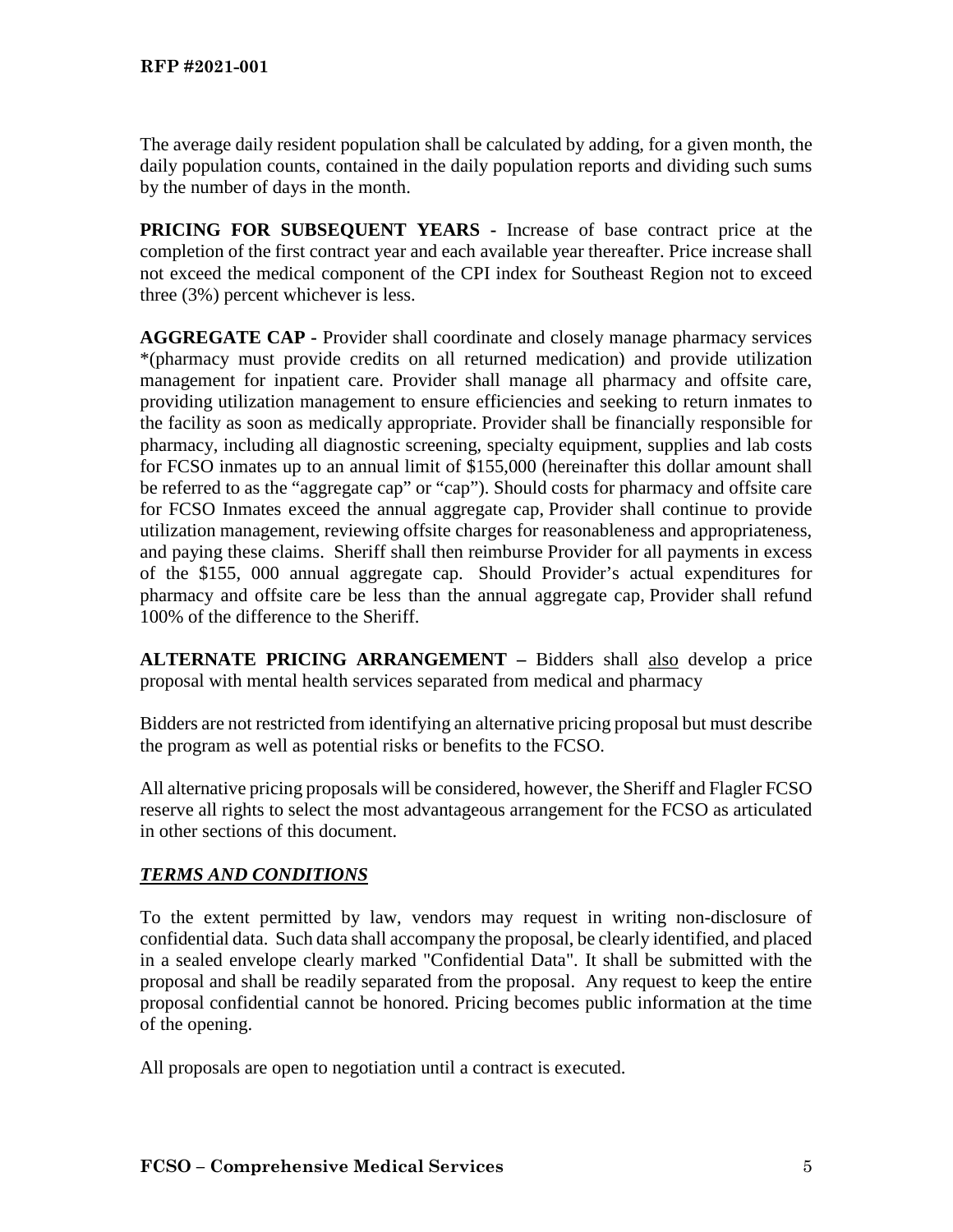The FCSO shall not be liable for any costs incurred by the vendor in preparing a response to this solicitation. Vendors will submit proposals at their own risk and expense. The FCSO makes no guarantee that any products or services will be purchased as a result of this solicitation, and reserves the right to reject any and all proposals. All proposals and their accompanying documentation will become the property of the FCSO.

No award or acquisition can be made until authorized officials of the FCSO approve such action.

The FCSO will not be obligated to the vendor for products or services until authorized FCSO officials have a signed contract and/or issued a purchase order.

The FCSO does not make payment upon signing of a contract or issuance of a purchase order. Payment is only made after receipt and acceptance of goods and/or services. Partial payment arrangements may be made but final payment will not be made until completion of all aspects of the contract resulting from this request for proposal.

This Solicitation in no way obligates the FCSO to the eventual rental, lease, or purchase, etc. of any product or service described, implied or which may be proposed, until confirmed by a written contract. Progress toward this end is solely at the discretion of the FCSO and may be terminated at any time prior to the signing of a contract.

### *VENDOR INFORMATION*

The successful vendor must be a reputable, established and financially stable provider of the goods and/or service requested. The FCSO requires assurance that the vendor has a high probability of remaining in business during the term of the contract resulting from this request.

**Description of Firm -** Provide the name, a brief history and description of the corporation. Include:

- $\Box$  The Corporation's most recent annual report;
- □ Dunn and Bradstreet Rating Report;
- $\Box$  Indicate the size of the firm;
- $\Box$  Number of employees employed by the corporation;
- $\Box$  Annualized dollars of payroll;
- $\Box$  Number of years in business.

**Experience of Firm -** Provide a summary of the firm's experience. Specify experience in providing Correctional Health Care. Describe experience with similar size and type FCSO Contracts and highlight evidence of achievements in this area. Specify experience relating to Correctional Facilities in Florida. Provide any additional information that would distinguish your firm in its service to FCSO. Include in your discussion:

 $\Box$  List of present clients including a contact person and telephone number for each account;  $\Box$  Date of Original Contract and Expiration date for each account;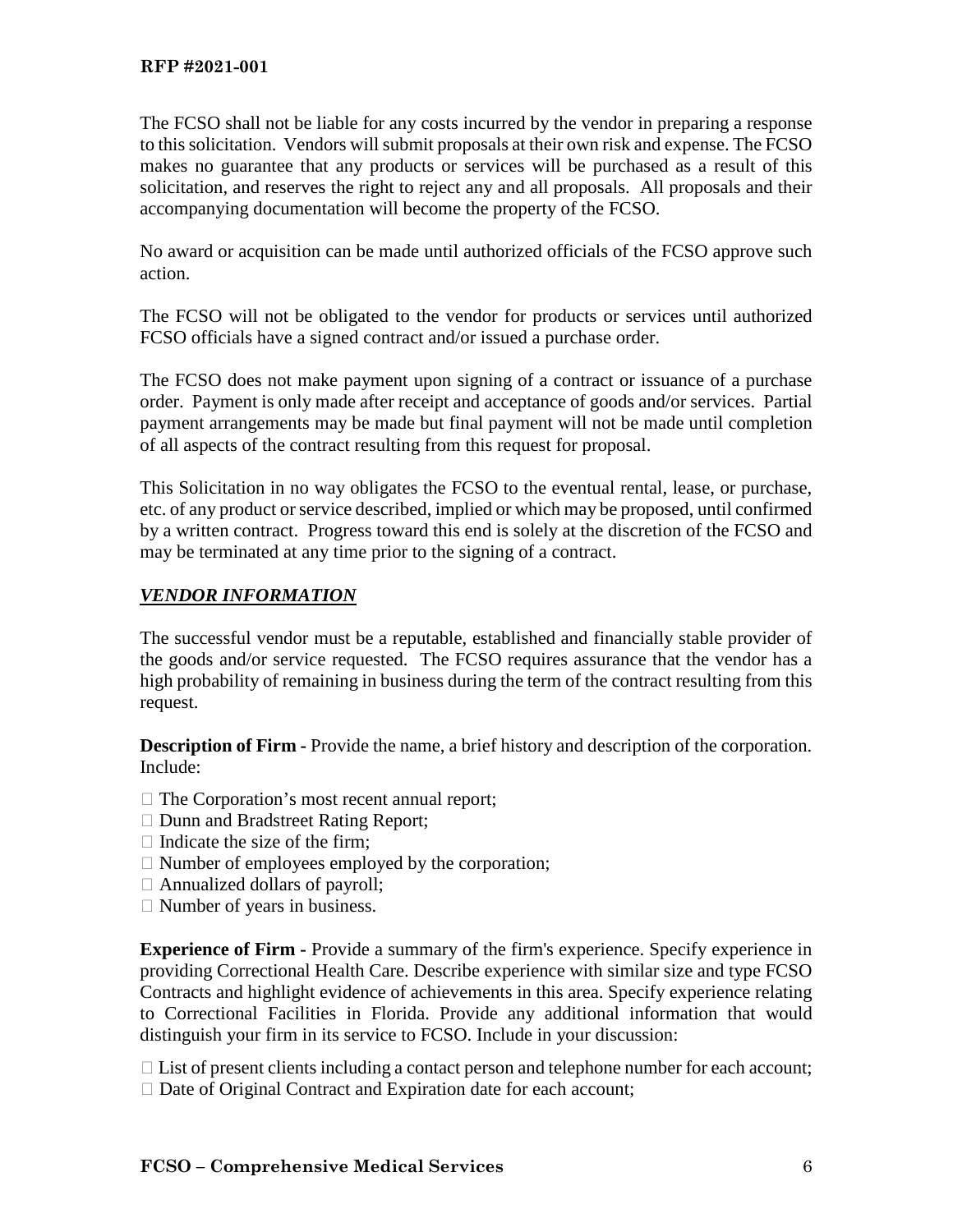- $\Box$  Number of Renewals, if applicable;
- $\Box$  Type and Size of facility for each account;
- □ Yearly Dollar Amount of Contract for each account.

### Further:

Describe your company's approach to client acquisition and retention. How many new clients have you added in the past two years? How many unsuccessful bids have you submitted? Cite names for each question in this section.

Have you ever sued or been sued by a client or former client? If so, describe the circumstances and the outcome.

Have you ever sued a competitor? If so, describe the circumstances and the outcome.

Excluding material changes in scope of service, describe all instances in the past five years in which you requested additional money beyond what was agreed to in the initial contract.

**Termination History -** List all contracts lost or not renewed over the past ten-year period. List the contact person and telephone number. Please provide narrative describing reasons for contracts that have not been renewed. Company must specifically identify any contracts from which they have asked to be relieved or any contracts that have cancelled prematurely.

**Leadership of Firm -** Discuss the leadership of your organization and highlight accomplishments of the individuals that shall provide direct oversight with this project.

 $\Box$  Identify your firms' professional staff members who shall be involved in the project, the experience each possess, and the location of the office from which they shall work.

 $\Box$  Resumes or biography of professional staff members who may be involved in the FCSO engagement must be included in this section.

 $\Box$  Companies should include the resume of the regional manager who shall be working with the FCSO.

 $\Box$  Indicate where the regional manager is based geographically and what other contractual responsibilities this person is accountable for.

 $\Box$  Indicate the anticipated frequency of on-site visits to FCSO Inmate Detention Facility by the regional manager.

**Accreditation Experience -** Provide an overview of experience with National Commission on Correctional Health Care (NCCHC) Accreditation, Florida Corrections Accreditation Commission (FCAC), Florida Model Jail Stands (FMJS), American Correctional Association (ACA) and/or any other accreditation body experience.

 $\Box$  Specify facilities that the firm operates that are currently accredited by NCCHCA, FCAC, ACA or other accreditation body.

- $\Box$  Include the following information:
- $\Box$  Name of facility;
- $\Box$  Accrediting agency (e.g., NCCHC, ACA);
- $\Box$  Include dates of re-accreditation.

**Litigation History -** Provide a list of all litigation events or incidents that your firm or organization has been, or is currently involved in where the matter in dispute has an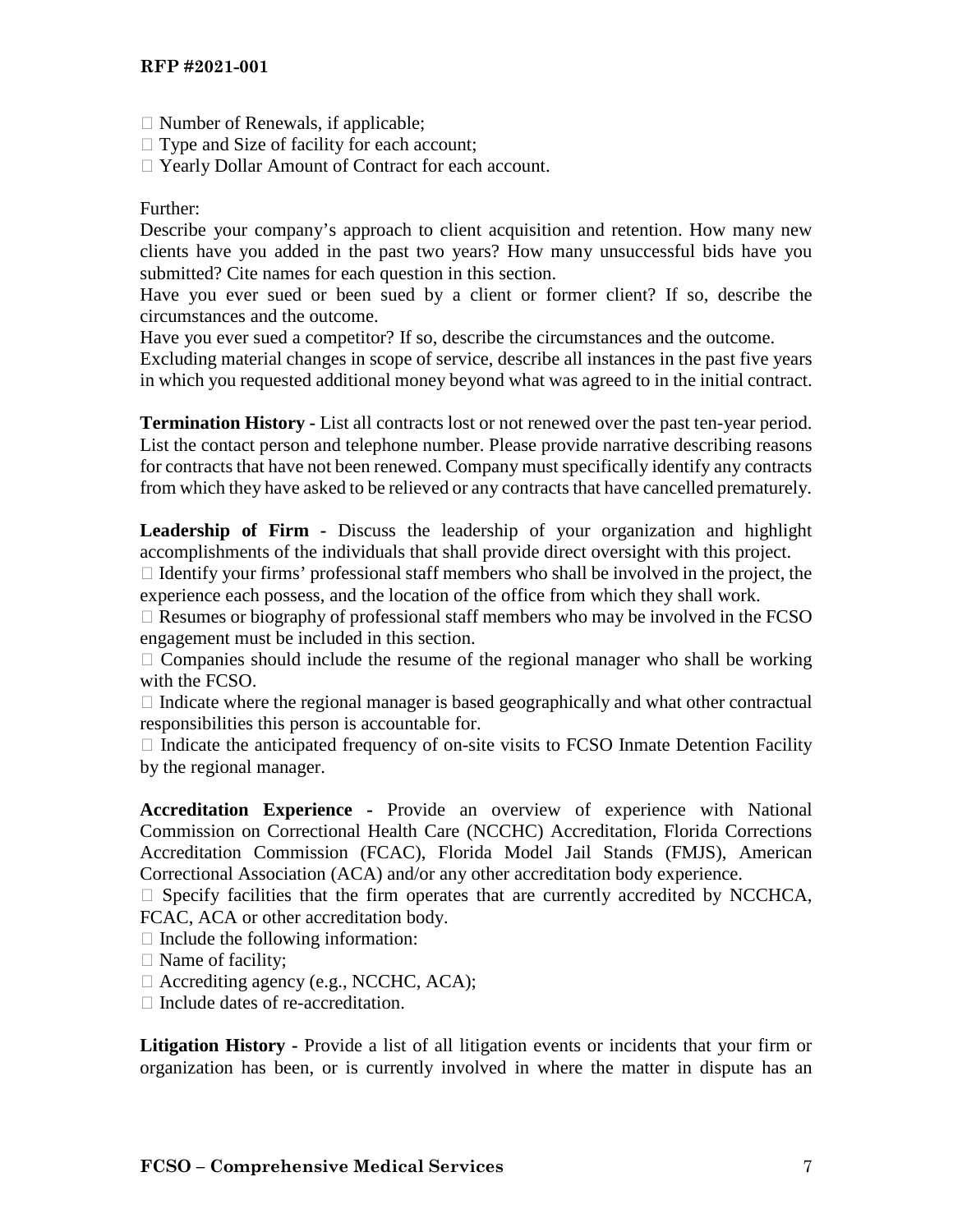estimated value in excess of over **Fifty Thousand (\$50,000) Dollars** during the last three years. Include a narrative describing all cases that were settled and amounts of settlement.

**Adverse Media Coverage** – Company shall make a copy of all articles of adverse media coverage and report all inmate deaths which involved their firm within the past three years in the appendix of their submission. Clarifying information may be submitted for any adverse media coverage and inmate deaths identified.

**References -** A list of current and past customers to whom the vendor is or has performed similar services shall be provided including names of the organization, addresses, contact persons and telephone numbers. Provide at least five (5) business references from similar projects including who the contract was with, a contact name, addresses and telephone numbers. Business references shall be medical suppliers, pharmacies and laboratories that shall attest to the Company's ability to provide contracted services and pay invoices in a timely manner. Other pertinent references may be given at the vendor's discretion.

# **Legal Requirements**

FCSO is a constitutionally created public office, and as such has certain limitations and requirements which it must follow when contracting for services. While still reserving the right to negotiate for other terms and conditions, the proposal must include a certification vendor agrees to the terms and conditions contained in Appendix C and will execute a written agreement containing the aforementioned terms and conditions.

# **SPECIFICATIONS:**

# *SCOPE*

The Flagler County Sheriff's Office requires a firm with the expertise in the delivery of comprehensive medical care to inmates. The Company is to establish a program for the provision of comprehensive medical, mental health, dental and pharmaceutical services for the Flagler County Inmate Detention Facility, to include all persons who are lawfully remanded to the care and custody of the Sheriff/facility. The program is to meet constitutional and medical/mental health community standards of health care and, at a minimum, meet the Standards of the Florida Corrections Accreditation Commission (FCAC); the Florida Model Jail Standards (FMJS) and ultimately those of the National Commission on Correctional Health Care (NCCHC) regarding the provision of health services in Correctional facilities.

# *DESCRIPTION OF THE FACILITY*

Flagler County Inmate Detention Facility operates as one Correctional Facility in two buildings that are connected. The original Facility (Central Control) is comprised of three housing units for female inmates. Central Control capacity is 120 inmates.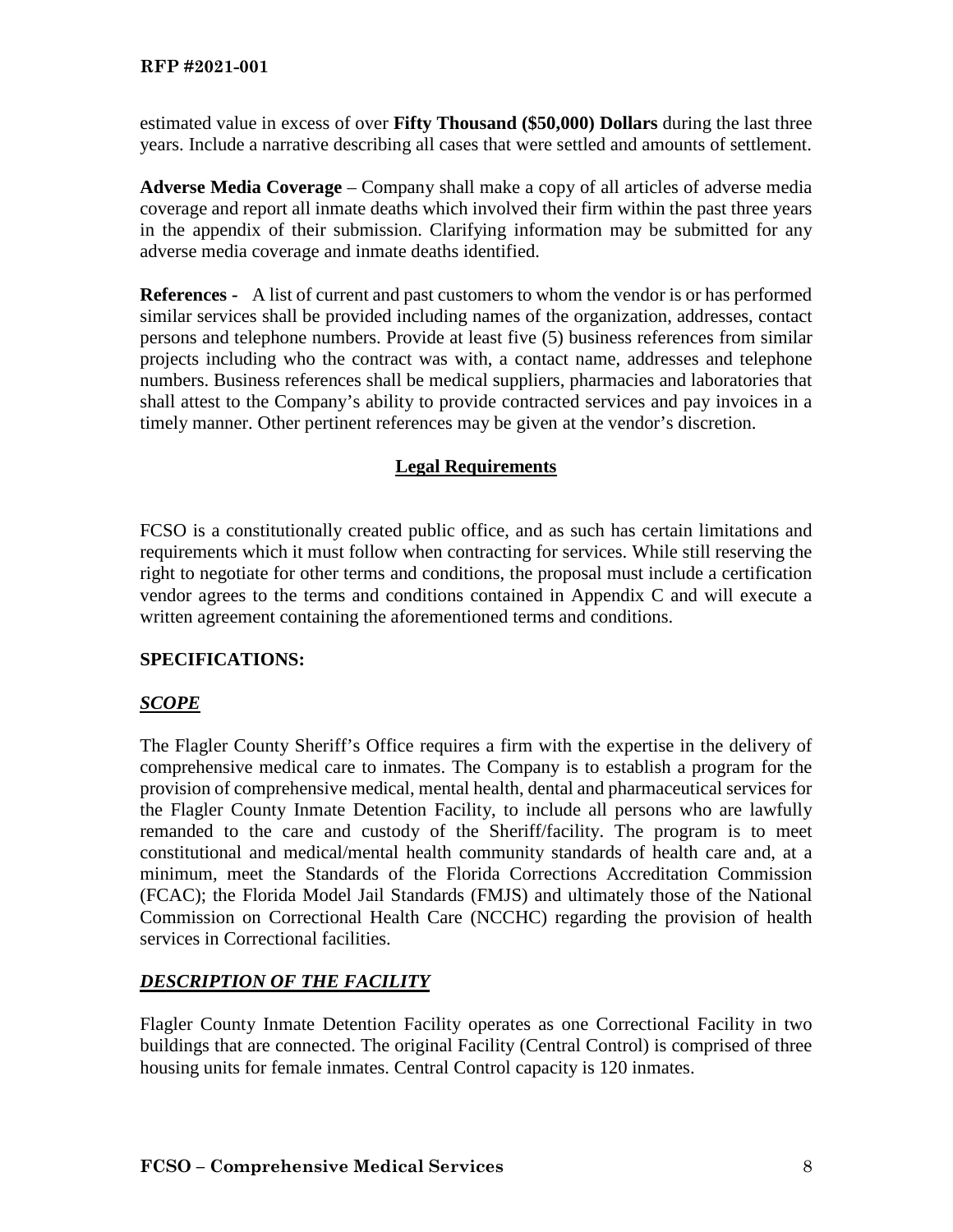Annex Control Housing became operational in 2017 and is comprised of twelve housing units. Annex Control Housing's total maximum capacity is 271 inmates. For the past five years, the average daily population of the Facility was one hundred eighty nine (189) inmates or one hundred forty five (145) male inmates and forty four (44) female inmates. The total inmate population on 12/31/20 was two hundred seven (207), consisting of one hundred seventy eight (178) male inmates and twenty nine (29) female inmates. In 2014, the FCIDF received a total of 2640 inmates, with the average length of an inmate's stay being 29 days.

The Medical Housing Unit (MHU) consists of two (2) patient rooms. Each patient room has a toilet and lavatory fixture. The MHU is also serviced by one nurse station. Adjacent to the patient room area are medical treatment rooms including an exam room and a pharmacy room. The remaining area is divided into space for office, clerical records and storage.

Currently, medical services are provided by Southern Correctional Medicine, LLC.

# *CONTRACT PERIOD*

The contract resulting from this request for proposals shall be for three (3) years with two (2) additional one (1) year options for renewal, or portions thereof, to be exercised exclusively at the FCSO's option. For this project, Companies should submit proposals based upon medical, mental health and pharmaceutical services. The entire Medical Services contract is expected to commence no later than October 1, 2021.

The FCSO or vendor may terminate the contract upon ninety (90) day written notice to the other party. Termination language must be mutually agreed upon in the formal contract upon award.

# *PROGRAM GOALS*

The goals as outlined below have been established for the purpose of achieving and implementing program goals and objectives described in this document. Although the Scope and Goals is intended to serve as a reference in the preparation of the proposal, and all items listed therein must be addressed in the proposal, forthcoming proposals may offer additional services which support the goals of this RFP.

# **Administrative goals:**

The establishment of a program for the provision of comprehensive health care services that meets applicable federal requirements, National Commission on Correctional Health Care standards, and all applicable Florida standards, including Florida Corrections Accreditation Commission and Florida Model Jail Standards regarding jail health services.

Medical services should be provided in a decentralized manner except where such services are warranted.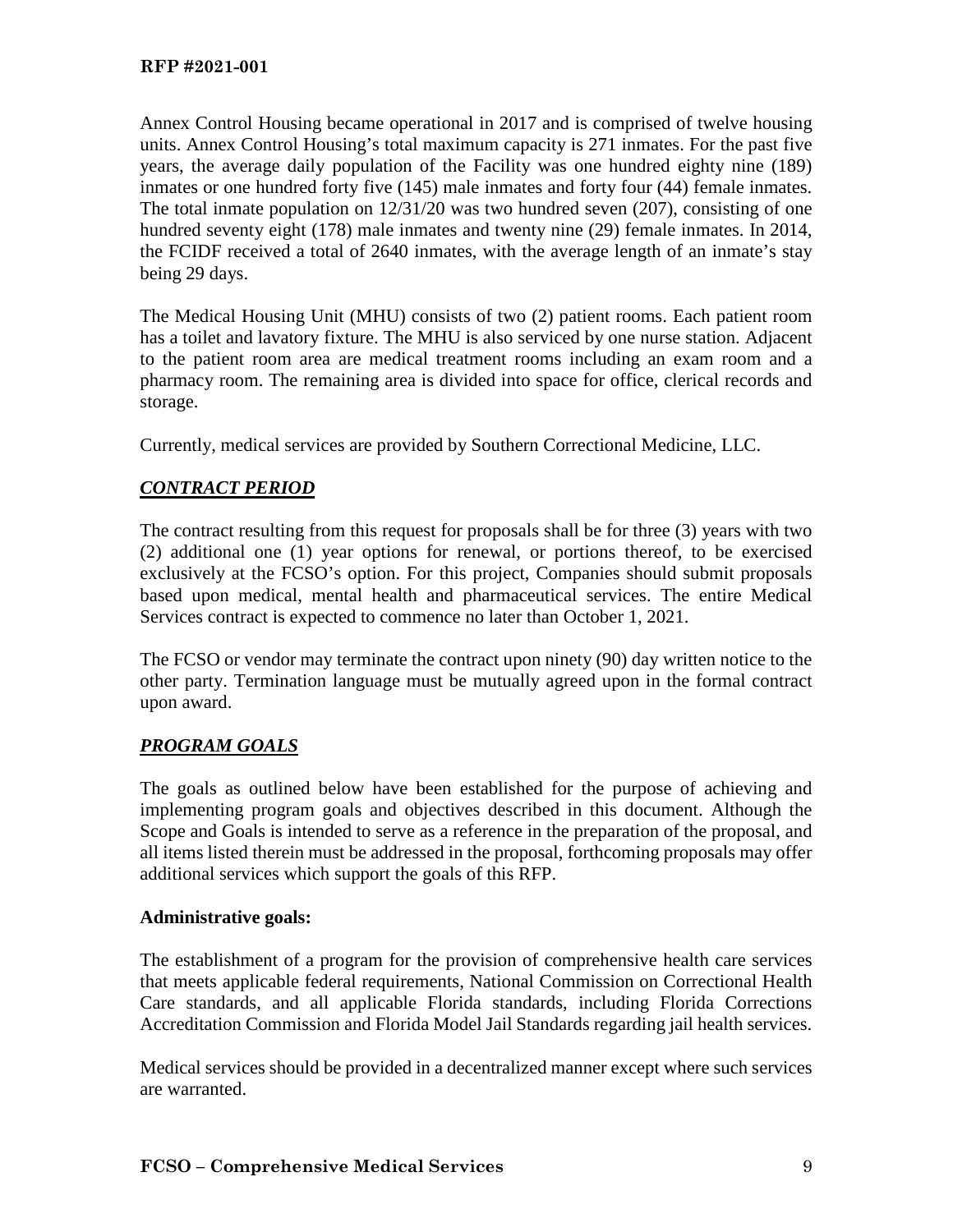The Contractor must subsequently achieve NCCHC accreditation for the facility within twelve months of the commencement of the contract or a monetary penalty may be applied. Monetary penalty, if required, will be mutually agreed upon in the formal contract upon award.

Contingency plans must be provided for the provision of services in the face of an unexpected event i.e., power failure, fire, riot, lockdown, labor strike or slowdown, ice storm or other acts of God or of terrorism that would interfere with operations must be provided in writing.

Specialty clinic services must be provided on site, volume and equipment requirements permitting, when possible.

All inmates requesting access to sick call must be triaged by an appropriately qualified health care provider and referred for proper care. See line 25 of this section.

Sick call must be offered 5 days per week and on weekends when necessary to maintain defined timeframes.

Medical and behavioral health staff must be available 24/7.

A program to track and trend ambulatory and inpatient services must be developed and implemented.

When indicated, corrective action plans must be prepared and implemented within a reasonable time frame to be agreed upon between vendor and FCSO

The monthly health services report should include but not be limited to:

Service summary of inpatient stays, including length of stay and top 20 Diagnostic Related Group (DRG) admission diagnoses

Detailed summary of specialty clinic activity

Continuous Quality Improvement audit reports

Emergency run log providing reason for transfer, transferring practitioner, final diagnosis and disposition

Transfer log providing information on all hospital admissions and discharges Financial indices

The successful vendor must submit a comprehensive pharmaceutical plan in their proposal. The vendor must provide for the purchasing, dispensing, recording, administration, and storage of all pharmaceuticals, including but not limited to psychotropic medications by qualified personnel and for the proper storage of syringes, needles, and surgical instruments.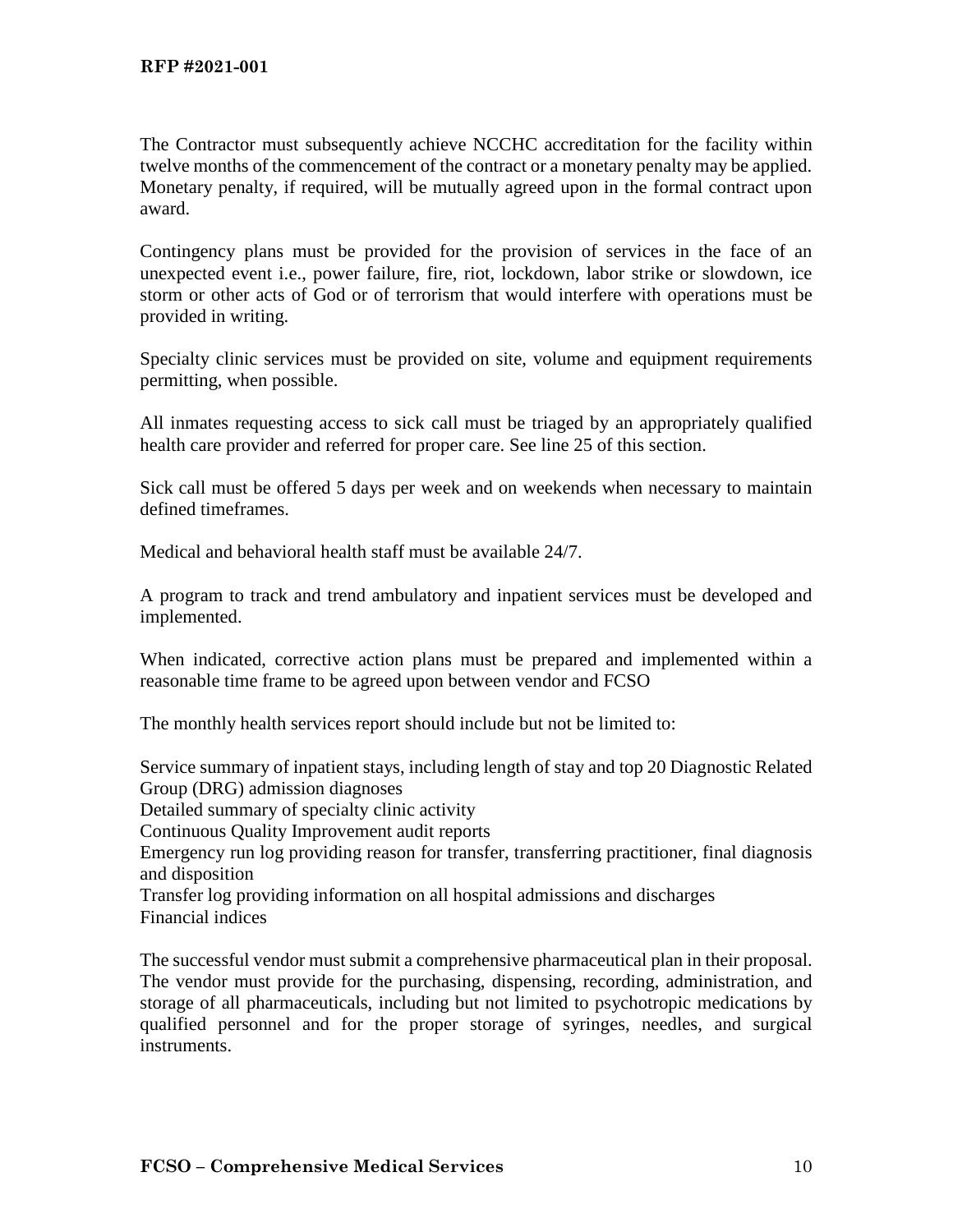Laboratory services, radiology services and other specified ancillary health services must be provided on site whenever possible. The Contractor and FCSO must approve the ancillary service provider[s].

The health provider must be responsive to inmate grievances and complaints to the satisfaction of the Sheriff. A data collection process to demonstrate compliance must be maintained and made available to the Sheriff or his designee. See Section titled Inmate Grievances/Complaints of this RFP.

The Sheriff or his designee must review and approve all subcontracted health and related services.

The Sheriff or his designee reserves the right to approve the hiring of all management level and clinical healthcare employees assigned to FCIDF.

The Sheriff and the FCSO shall have the right to audit all services, reports and documents.

A written, comprehensive quality improvement program must be developed by the vendor, and approved by the FCSO and implemented within 60 days of the contract start date.

Utilization review must be performed regularly, and outcomes reported to the Sheriff or his designee no less than monthly.

Company shall develop and describe an inmate health education program, which includes formal, and information sessions, pamphlets, videos, etc.

The Company shall be responsible for the detoxification of inmates withdrawing from drugs or alcohol. Nurses shall be expected to record vital signs, state of conscientiousness, speech pattern, nausea, vomiting, anxiety, weakness, restlessness, sweating, shakiness, and muscle twitching on a flow chart. Physicians shall be notified for detoxification orders. Standard treatment protocols for detoxification are prohibited according to NCCHC. Inmates experiencing severe detoxification (overdose) or withdrawal shall be transferred to a licensed acute care facility for clearance or management. Inmates who are in Medication Assisted Treatment (MAT) for substance use disorder shall be continued in treatment by the Company while in custody.

Sick call shall be conducted by a nurse and completed within forty-eight (48) hours or seventy-two hours (on weekends) of patient request. Patients in need of follow-up will be referred to the healthcare provider and will be scheduled to be seen by a Physician or Mid-Level practitioner as medically necessary. Emergency sick call will be available twentyfour (24) hours per day.

A health appraisal shall be completed by a RN, Nurse Practitioner or Physician for each inmate within **Fourteen (14) days** of arrival at the Detention Facility.

The health appraisal shall include the following: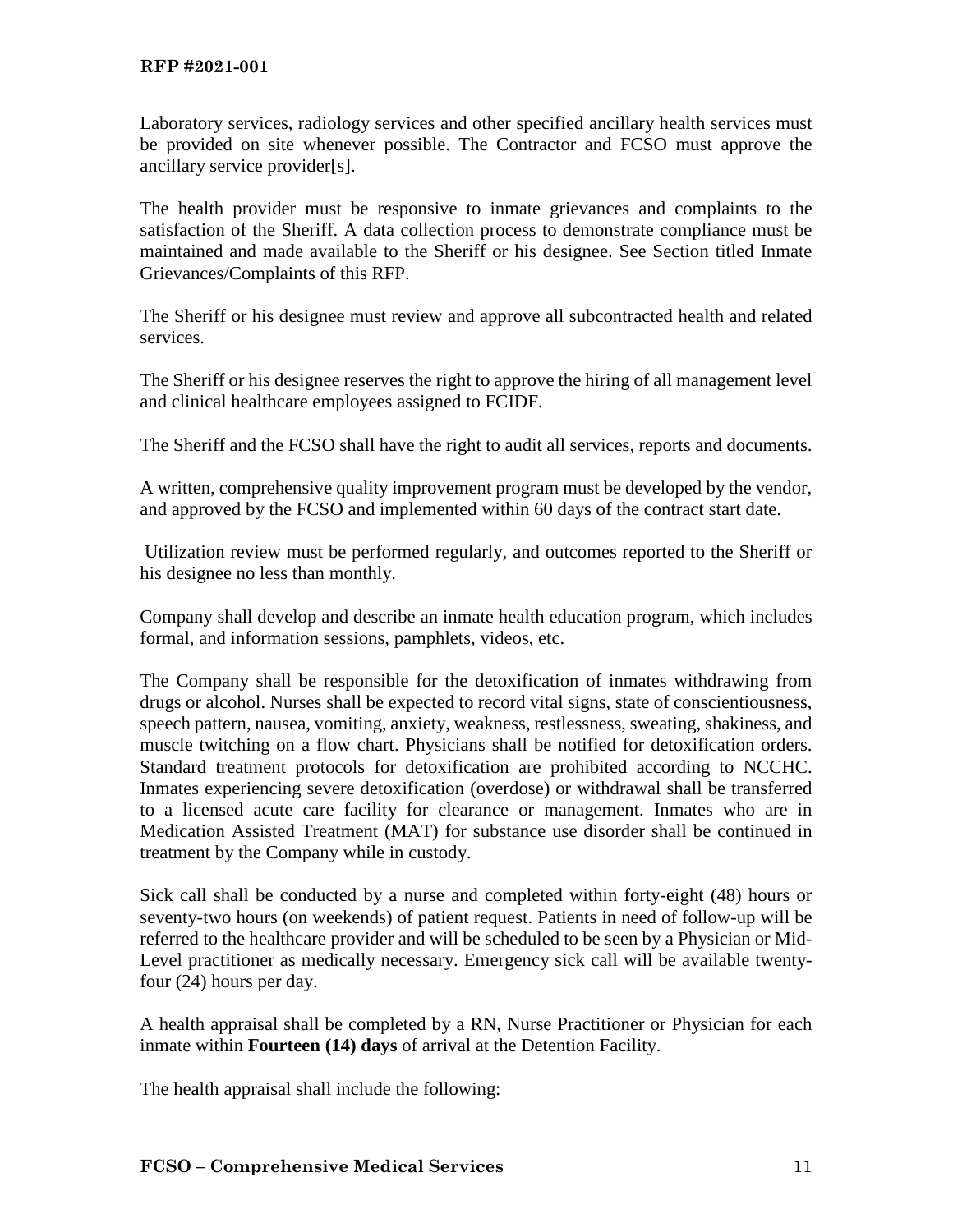- $\Box$  Review of the receiving screening;
- $\Box$  Complete history and physical examination;
- $\Box$  Recording of vital signs, height, and weight;
- $\Box$  Mental health evaluation;
- $\Box$  Dental screening;
- $\Box$  Testing for tuberculosis;
- $\Box$  Vision and hearing screening;

 $\Box$  Laboratory test including Venereal Disease Research Laboratory (VDRL), and other diagnostic tests as clinically indicated;

- $\Box$  Review of the results of the health appraisal by a physician;
- $\Box$  Initiation of therapy, when appropriate.

Documented evidence of a health examination within the prior ninety (90) days to this incarceration shall be sufficient to satisfy this requirement.

Referrals shall be scheduled to primary care physicians according to clinical priority.

Company shall obtain routine outpatient/inpatient services from hospitals to meet the health care requirements of the inmate. When outside hospitalization is required, the Company shall coordinate with the security staff in arranging transportation and Deputy coverage. The Company is responsible for utilization review to include preapprovals, case management, and discharge planning. Advent Palm Coast currently provides emergency room and hospital services. If an inmate has personal health care insurance the Company shall make a positive attempt to have that insurance carrier/company pay for all services possible. Any and all benefit payments shall be forwarded to Flagler FCSO Sheriff's Office.

Company shall make referral arrangements with specialists for the treatment of those inmates with health care problems, which may extend beyond the primary care services provided on-site. All outside referrals shall be coordinated with the FCSO for security arrangements. Whenever feasible, Company shall operate on-site specialty clinics and/or telemedicine services at the Inmate Detention Facility. Company shall identify in their staffing plan specialty clinics to be conducted on-site as justified by the clinical workload and availability of specialists.

The Company shall be responsible for all supplies used or ordered by the specialist, including recommended prosthetics, braces, special shoes, glasses, dentures, hearing aids, orthopedic devices, etc. The Company shall establish policies and procedures for the provision of prosthetics, regarding frequency and eligibility etc.

All specialists shall be Board Certified or eligible in their respective specialty. Any utilization review process developed by the Company for approval of outside consultations or inpatient care shall be completed within **Five (5) business days** of the ordering physician's request.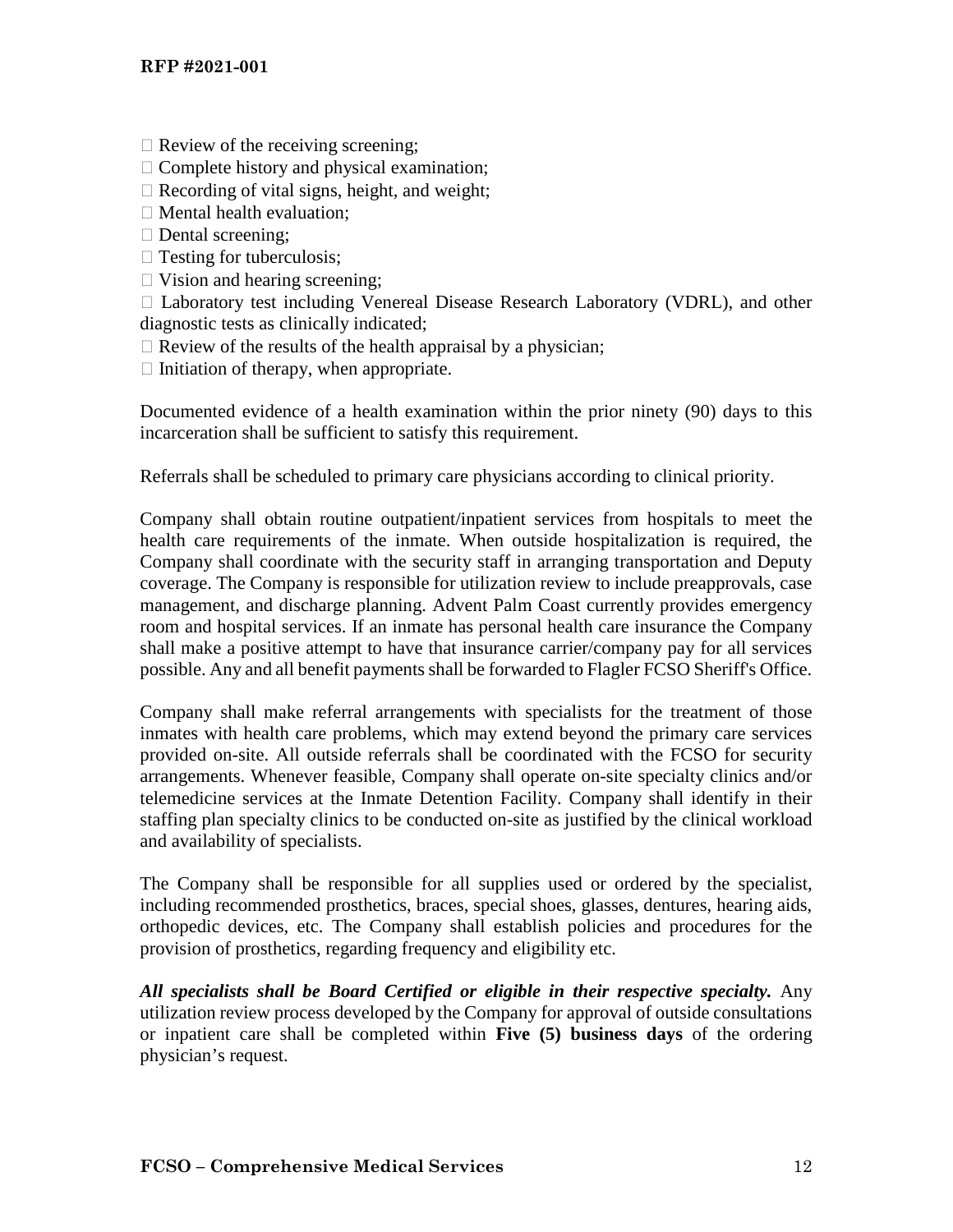The Company shall develop provisions for prenatal care, according accepted prenatal guidelines.

Prenatal care shall include (at a minimum) the following services:

- $\Box$  Routine urine testing for proteins and ketones;
- $\Box$  Vital signs and weight
- $\Box$  Assessment of fundal height and heart tone;
- $\Box$  Dietary supplement;
- $\Box$  Observation for signs of toxemia.

There was **one (1)** delivery in 2020 and **zero (0)** deliveries in 2019 and 2018.

Company shall develop and implement a program for chronic care inmates. The chronic care provided shall entail the development of an individual treatment plan by the responsible physician specifying instructions on diet, medication, diagnostic testing. Chronic care patients shall be provided a review by a physician minimally every three months and at greater intervals (not to exceed **Six (6) months**) when medically stable. Chronic care should include medical conditions such as diabetes, asthma, epilepsy, hypertension and cardiac disease as well as infectious disease conditions. The Company will maintain an up to date chronic care registry.

At Intake Screening, an RN or supervised LPN will assess inmates for chronic illnesses. Inmates who have a credible history of chronic illness who are medically stable shall be examined by a Physician or Mid-Level Provider no later than two weeks after the intake assessment is reviewed by the Physician unless the Physician determines that the inmate should be seen sooner.

The Company will follow the NCCHC guidelines on chronic care or their equivalent. Inmates who have a credible history of a chronic illness, who are determined at intake to be medically unstable will be referred immediately to the Physician, by telephone, if necessary. The inmate will be seen the next day that a "medical professional" is on site unless the doctor determines in his or her medical judgment that the inmate should be seen sooner.

Human Immunodeficiency Virus (HIV) testing shall be performed on the request of the inmate.

The Company shall provide emergency medical services on-site 24 hours per day, seven days per week. Arrangements must be made for required emergency services beyond onsite capabilities with appropriate community resources. The Company shall be responsible for all emergency transportation costs including ambulance services, when billed. Company shall be responsible for providing emergency treatment to visitors, staff, employees, or subcontractors of the FCSO who become ill or are injured while on the premises. Treatment shall consist of stabilization and referral to a personal physician or local hospital. The medical director and health services administrator shall be on-call 24 hours per day.

#### **FCSO – Comprehensive Medical Services** 13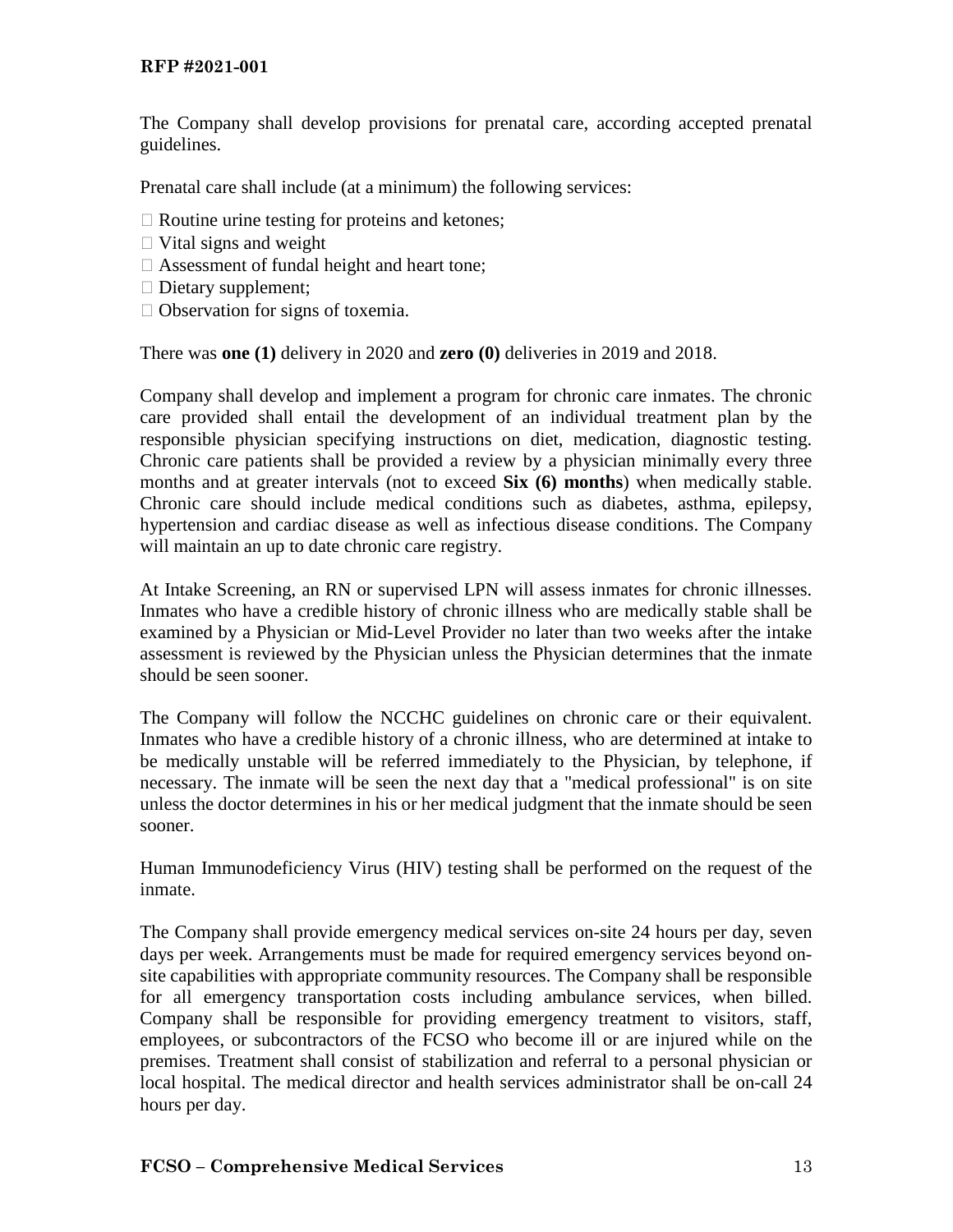The Company shall utilize on-site facility staff to provide ancillary services to their fullest extent and shall be responsible for the cost of all on-site and off-site laboratory, including but not limited to HIV/Hepatitis/STI testing, x-ray, and other diagnostic services as required and indicated. The Company shall be responsible for regular laboratory service, phlebotomy, x-ray, and Electrocardiography (ECG) services. A physician or midlevel practitioner shall review all laboratory results within 24-48 hours after receipt of test results to assess the follow-up care indicated and to screen for discrepancies between the clinical observations and laboratory results. The physician on-call shall be notified immediately of all STAT reports. All routine x-rays shall be provided on-site at the facility by utilizing mobile x-ray services (if possible). X-rays shall be read by a Board Certified or eligible radiologist and taken by a registered technician. The Company shall ensure that results are reported to the institution within twenty-four hours.

The Company shall monitor and make recommendations for inmates with regard to therapeutic diets. A registered or licensed dietitian shall evaluate regular and therapeutic diets for nutritional adequacy at least every six months. Currently, Trinity Services Group provides food service. The Company shall work closely with the food service manager in assuring that allergies are medically indicated. A physician or midlevel practitioner shall order special diets.

All inmate transfers received from other agencies or transferred from Flagler FCSO Correctional Facility shall be screened by medical personnel for acute or chronic conditions, communicable diseases, mental status evaluation, and current medications. The Company shall develop a procedure for the transfer of pertinent medical information to emergency facilities and outside specialty consultants and for inmates that are transferred to federal, state or local facilities, correctional or otherwise. Detail summaries of medical/dental and mental health care shall be sent to receiving facilities and prisons when inmates are transferred to other institutions.

A medical record consistent with state regulations and standards of medical care for correctional institutions shall be created for each inmate upon commitment. These records will be updated during the inmate's incarceration to accurately and thoroughly document the inmate's health care. The records will be maintained separately from the jail confinement records of the inmate, but remain at all times the property of the Sheriff.

The Bidder will use an electronic method of generating, maintaining, and storing medical records. Please describe the electronic system the Bidder will use and all services offered within the system. This system must integrate or interface with current jail management software. Any training associated with software for FCSO personnel must be supplied by the Bidder. The electronic medical record system must be accessible by designated members of the Sheriff's Office. Currently, the FCSO contracts with CorEMR for all inmate electronic medical records and utilizes New World (Tyler) MSP for electronic jail management software.

Individual health care records will be initiated and maintained for every inmate regarding medical, dental, and/or mental health services received from the time of commitment until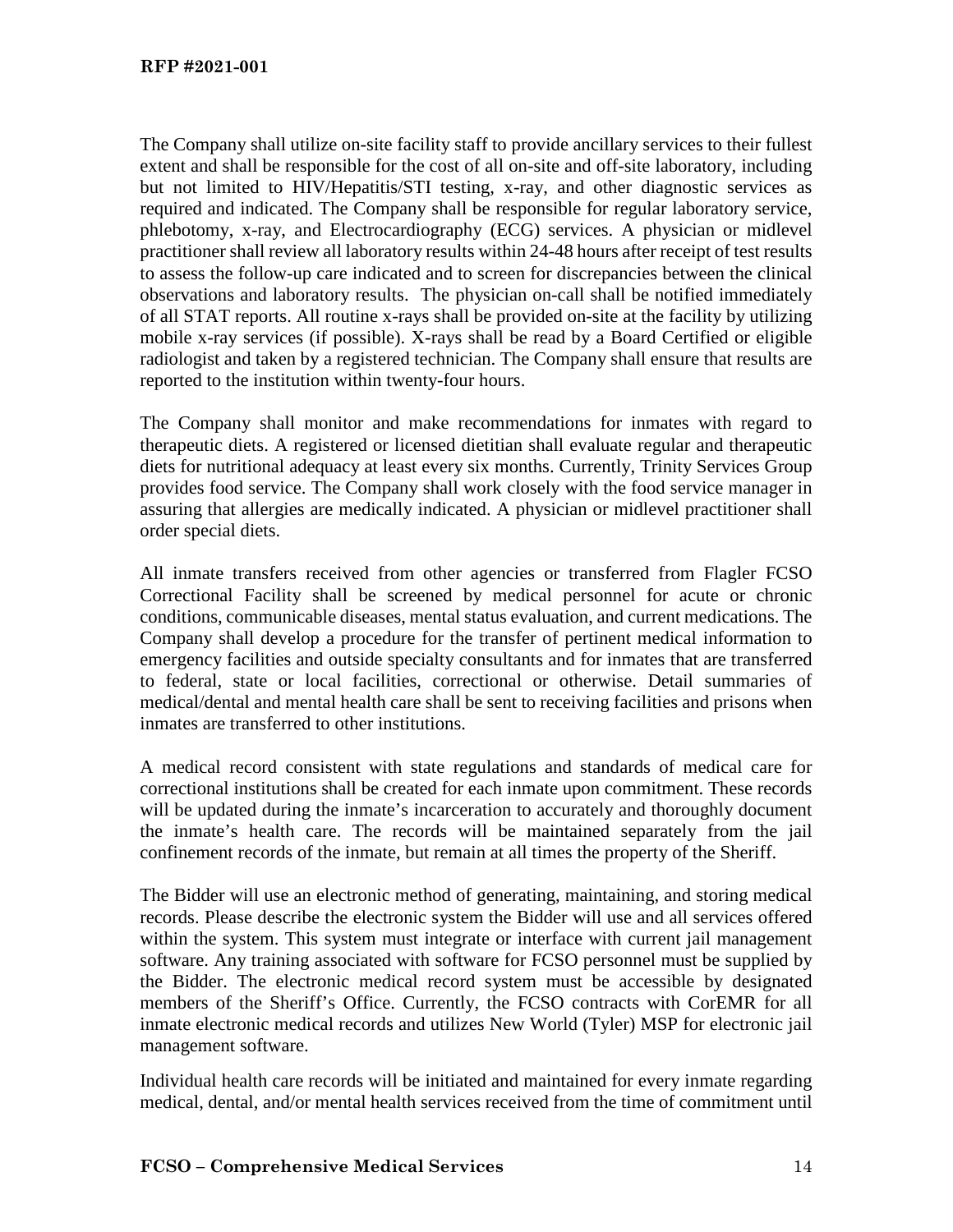release. The Company shall comply with Florida statutes regarding retention of health records. All medical records are the property of the FCSO.

Company shall develop procedures for a disaster plan in the event of a man-made or natural disaster. It shall be coordinated with the security plan and incorporated into the D Facility's overall emergency plan and made known to all personnel. Review of the health aspects of the disaster plan shall be part of the initial orientation of new personnel and drilled annually with all health care staff.

Company shall make provision for collection, storage, and removal of medical waste and sharps containers in accordance with federal, state, FCSO and local laws, rules and regulations as amended from time to time. Company shall be responsible for the cost of removal and disposal of all biohazard waste, including all necessary supplies.

The Company is responsible for the cost of all additional supplies and equipment needed to provide health care. An equipment list will be established and agreed to between the Company and FCSO prior to the execution of a contract. The Company shall be responsible for the repair or maintenance of existing equipment. Company shall be responsible for procuring and stocking all medical and pharmaceutical supplies for the routine and specialty care of all inmates. All remaining supplies shall be converted to FCSO inventory at the termination of the Contract. The Company shall be responsible for all telephone (including internet), fax lines and photocopying fees and/or office machines necessary to fulfill its Contractual obligations pursuant to this RFP and the proposal submitted in response thereto.

The FCSO shall provide the Company with office space, examination rooms, and utilities to enable the Company to perform its obligations and duties under the contract. Company shall be responsible for special line charges relating to facsimile equipment or provisions for the installation of computers. The FCSO shall provide security staff for off-site supervision and transportation of inmates for medical services. The FCSO shall provide security services in the clinic for medical personnel. The FCSO shall provide housekeeping and cleaning supplies, and laundry services.

# **Clinical goals:**

Physician staff will be educated in primary care and board certified and/or board eligible, with subspecialties in high volume clinic services.

The health care delivery system must be based on accepted medical practice that includes minimum staffing levels for behavioral health and medical services and a written, generally accepted mechanism for gate-keeping and inpatient/ambulatory utilization guidelines.

Clinical staff must be Basic Cardiac Life Support (BCLS) and/or Advanced Cardiac Life Support (ALCS) certified. All clinical staff must be trained in the use of automated external defibrillator (AED's).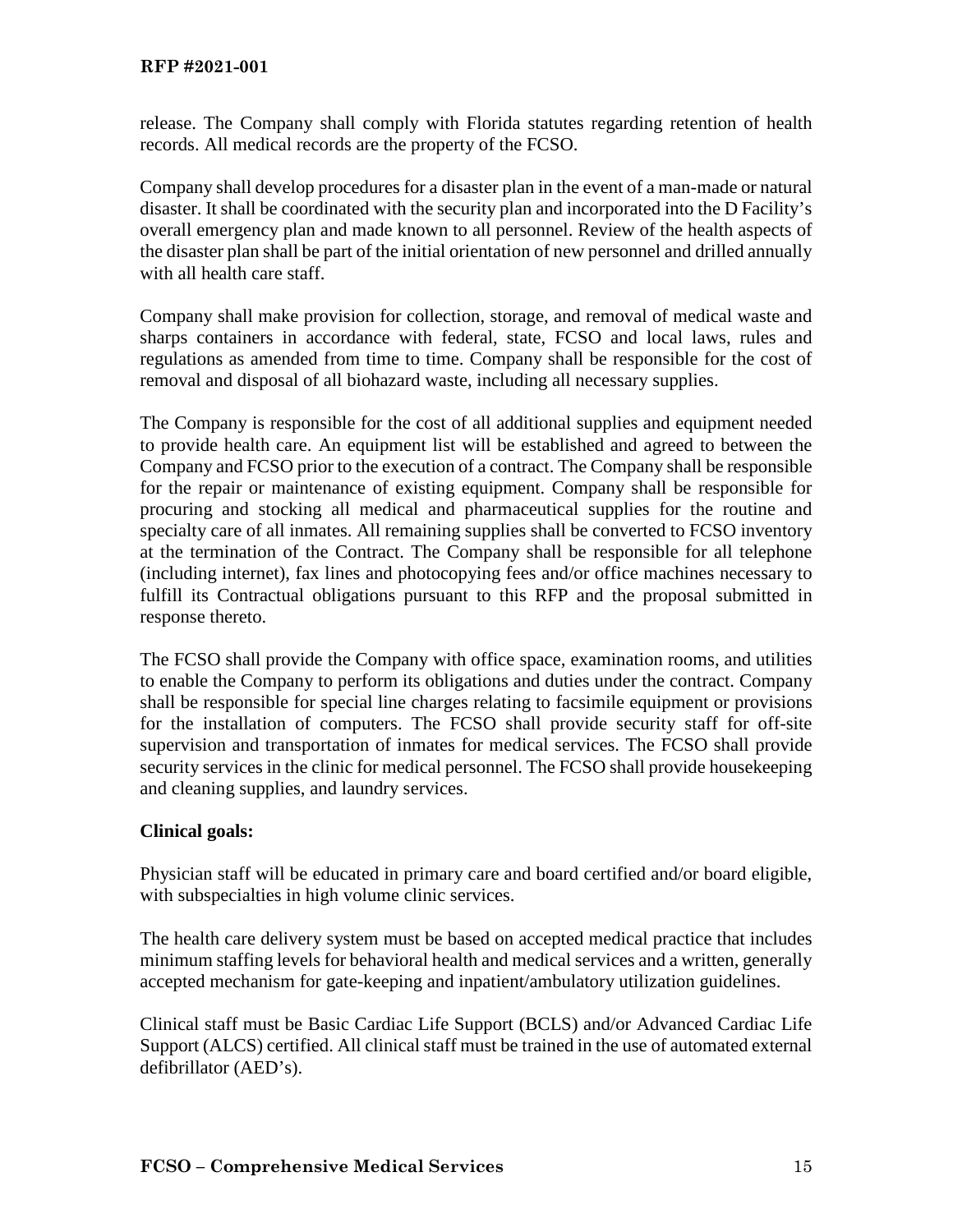#### **RFP #2021-001**

The vendor must provide onsite communicable disease surveillance and reporting.

Contractor will provide emergency first aid and triage care for staff and visitors who are injured or become ill on the premises. No other care will be required by Contractor for staff or visitors.

### **Financial Goals:**

- 1. Utilization programs must be in place for all medical, mental health and pharmacy services.
- 2. Clinical, personnel, fiscal, administrative, quality management and programmatic reports must be provided in a format approved by the Office, and submitted within the timeframe identified by the Sheriff.
- 3. A pharmacy plan including a utilization program and drug formulary must be provided.
- 4. Staffing may not include agency or temporary employees without the express prior permission of the FCSO. If approved, any additional costs incurred by the use of such employees must be borne by the Contractor.
- 5. Billing data must be submitted no later than four weeks after the end of each month. The Company shall be required to provide monthly reporting on aggregate cap costs and projections. An annual billing summary must be submitted no later than the third week of January.

### **Security Goals:**

- 1. The Contractor is required to submit detailed descriptions of:
	- a. Selection criteria for all on-site staff that will have direct or indirect contact with inmates;
	- b. Methods to be used in assuring the Sheriff's Office that Contractor's policies and procedures are consistently met;
	- c. Specific methods to be used in assuring the Sheriff's Office that no Contractor personnel are engaged in passing contraband [weapons, drugs, tobacco, and any other item the Office deems to be an illegal item] to the inmate population.
	- d. Specific methods to prevent inmates from gaining access to and possession of any medical supplies, pharmaceuticals or equipment.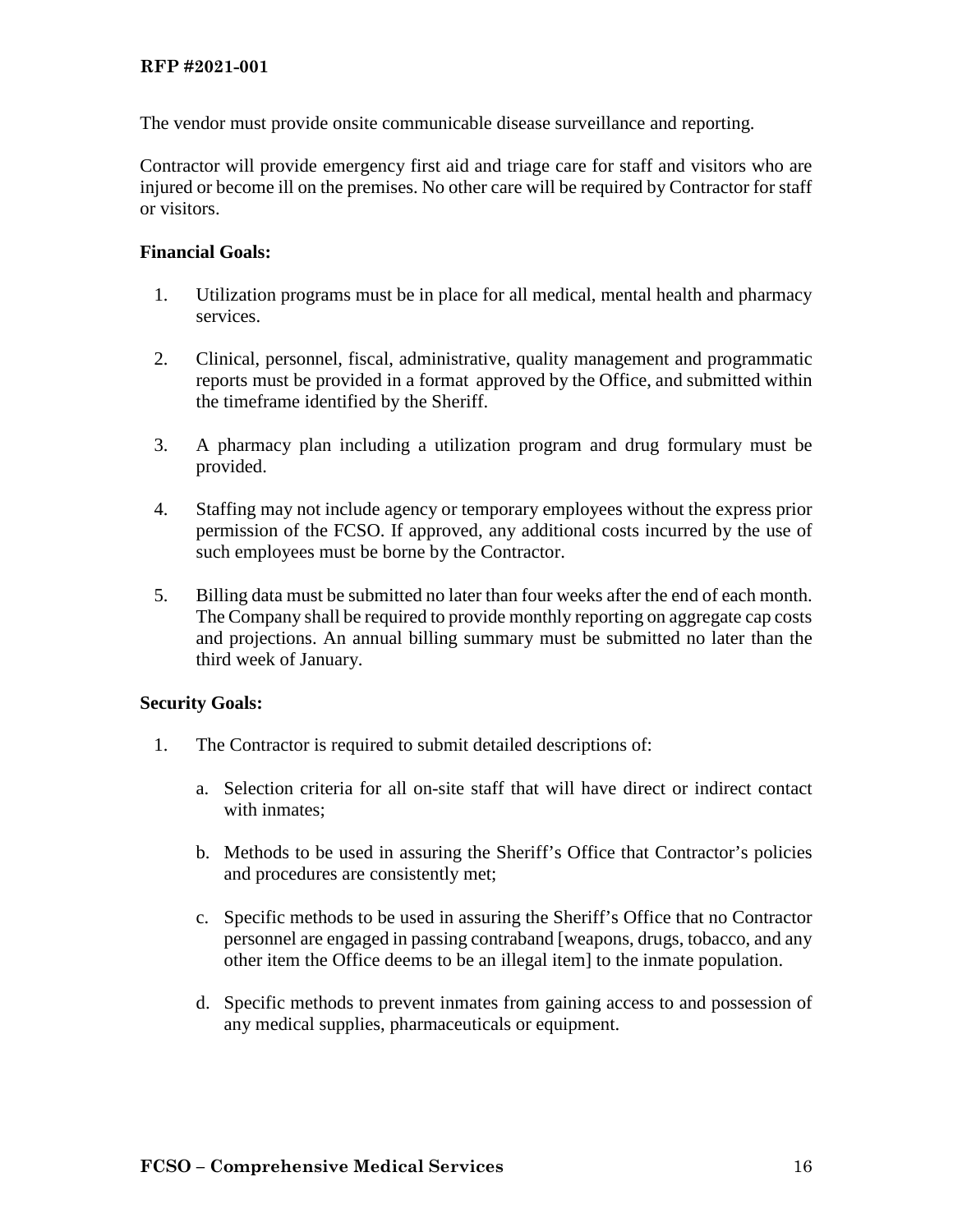- e. The manner in which all sharp instruments/utensils/supplies will be issued, controlled while in use and accounted for prior to the end of each shift must be documented and monitored.
- 2. Contractor will provide an orientation to Sheriff's Office staff relating to health care delivery practices and the program to be implemented. .
- 3. Contractor's staff shall attend orientation provided by the Sheriff's Office within the first twenty (20) days of employment.
- 4. Contractor will attend meetings with the Sheriff's Office on a regular basis to discuss program and plan and any security changes.
- 5. Contractor employees are subject to Sheriff's office policies and procedures to a search at any time while within the secured areas of any facility operated by the Sheriff.
- 6. All Contractor staff are required to sign in and out of the facility each time they leave and return, regardless of the length of time or the purpose of departure/return.
- 7. Contractor staff will be required to be knowledgeable and abide by Sheriff's Office relevant policy and procedures and agree to incorporate security and conduct related policies into practice. Contractor employees determined to be in violation of Sheriff's Office policy and procedures are subject to discipline up to and including termination upon request of the Sheriff.
- 8. All contract employees will wear the FCSO supplied and purchased identification badge, with picture, face up in a visible manner from the point at which they enter the building and at all times while in the building until the point they leave the secured areas.
- 9. The Contractor and its employees will be responsible for keeping closed and locked all internal doors in assigned work areas. The Contractor and its employees must adhere to all security restrictions imposed by the Sheriff's Office.
- 10. The Contractor must ascertain and notify the Sheriff's Office in writing if any employee is related to or has or initiates an ongoing personal relationship with any person confined as an inmate in any of the Office operated facilities. It is the Contractor's responsibility to require its employees to alert the Contractor whenever a person who is a relative or personal acquaintance of that employee is admitted to any Sheriff's Office facilities.
- 11. The Contractor will implement a count procedure and log book procedure for sharp instruments and other such items in the medical services area. The Sheriff's Office reserves the right to define and ultimately approve what is a sharp utensil as well as enter the medical services area and inventory all such items at its discretion. Any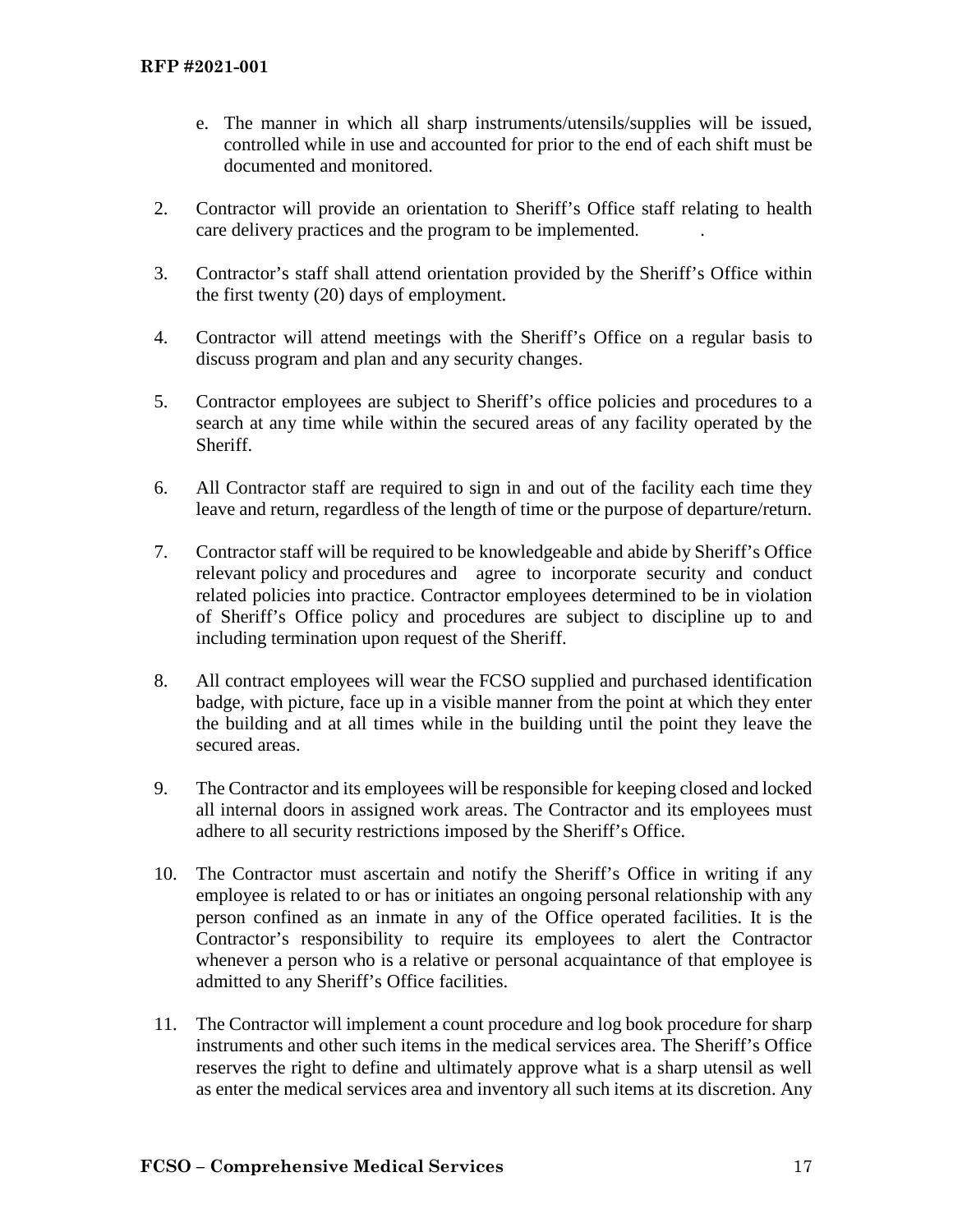missing items must be reported to the Officer in charge immediately**,** then to the Sheriff or his designee.

12. In a non-medical emergency situation, Sheriff's Office personnel take supervisory precedent over the Contractor's management and staff.

**Program Support Services -** In addition to providing on-site, off-site and personnel services, the Company shall also be expected to provide professional management services to support the medical program. These additional program support services are as follows:

**Continuous Quality Improvement Committee -** The Company shall institute a continuous quality improvement (CQI) committee that shall monitor the health services provided. Discussions should include committee membership, frequency of meetings, thresholds for evaluation, collection of data, corrective action plan and communication of results. The program shall also include regular chart review by physicians of outpatient and inpatient medical records. Chart reviews deliberations and actions taken as a result of reviews should be documented.

**Infection Control -** An infection program shall be implemented by the Company that includes concurrent surveillance of patients and staff, preventive techniques, and treatment and reporting of infections in accordance with local and state laws. The program shall be in compliance with Centers for Disease Control guidelines and Occupational Safety and Health Association regulations.

**Inmate Grievances/Complaints -** The Company shall specify the policies and procedures to be followed in dealing with inmate complaints regarding any aspect of the health care delivery system. The Company shall maintain monthly statistics of grievances filed i.e. those with and without merit. All grievance procedures shall be in accordance with the FCSO's regulations. All grievances shall be responded to in writing within two business days of receipt of the grievance. The FCSO reserves the right to review any inmate complaint and review the Company's actions. The Company must implement the FCSO's recommendations in disputed cases.

**Policy and Procedures -** The Company shall be responsible for the development, maintenance, and annual review of administrative and operational policies and procedures. The FCSO reserves the right to approve policies and procedures of the Company. The policies and procedures shall be designed to meet NCCHC, FCAC and FMJS standards. The policies shall be signed by the medical director, health administrator, and FCSO Court and Detention Services Division (CDSD) Chief.

**Utilization Review -** The Company shall establish a utilization review program for the review and analysis of the utilization of off-site referrals including subspecialty and inpatient stays. The program shall include non-urgent hospitalization, precertification, urgent hospital certification, concurrent review, prospective denial, discharge planning, and prior authorization of targeted procedures, e.g., Magnetic Resonance Imaging (MRI) and Computerized Axial Tomography (CAT) scans. The utilization management program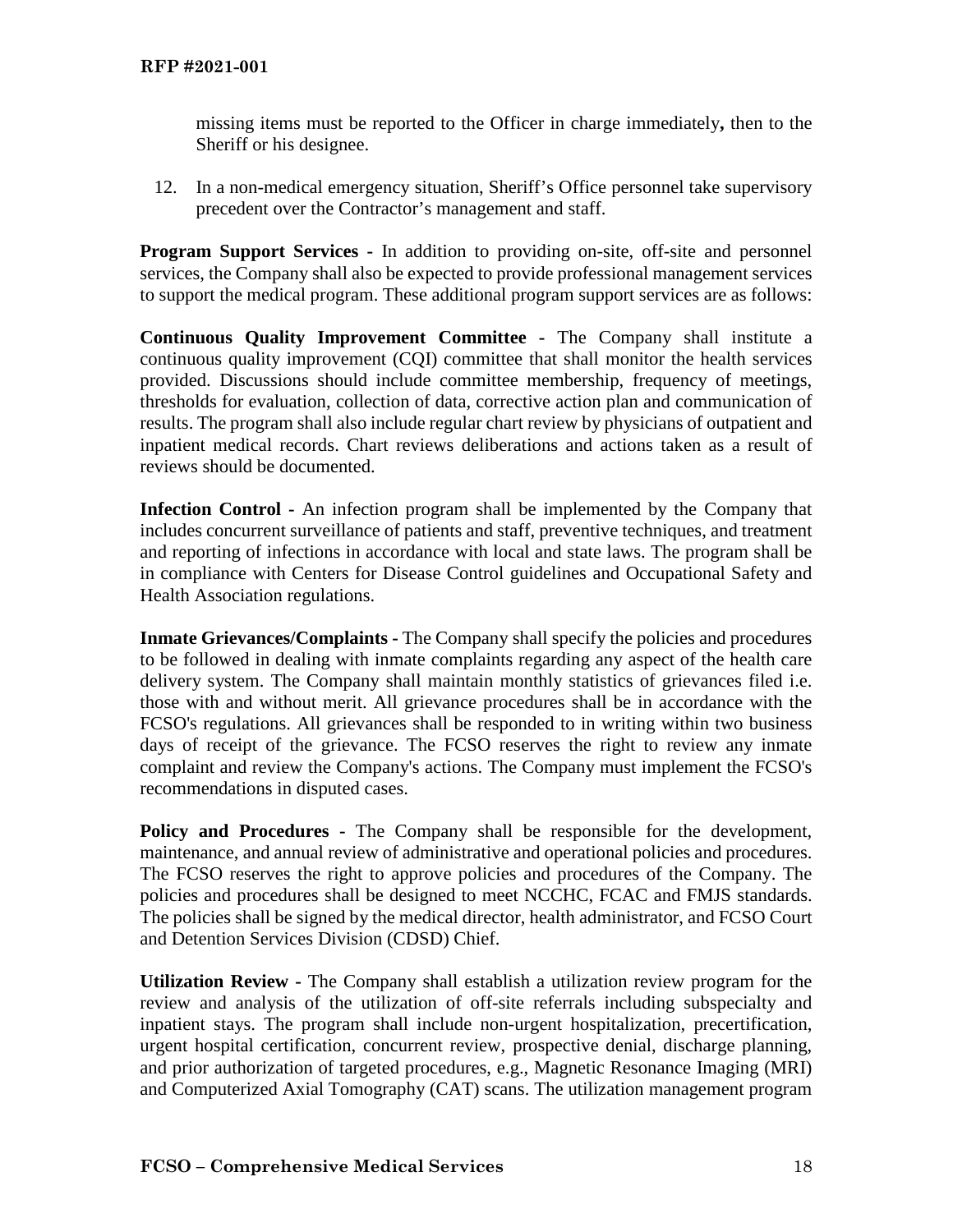shall demonstrate that the use of outside service has been appropriate (medically indicated) and that the length of stay (if applicable) is neither longer nor shorter than medically indicated.

**Credentialing -** The Company shall specify its credentialing procedures for professional staff employed at the Facility. Copies of all current nursing and physician licenses shall be kept on-file in the nursing administrator's office.

**Risk Management and Mortality Review -** The Company shall indicate its risk management plan and discuss its procedures for dealing with critical incidents. The Company shall be responsible for establishing and providing evidence of a formal mortality review process. The FCSO's attorney or designee shall be included in any mortality review. The FCSO CDSD Chief and General Counsel shall be notified, in writing, with a copy of any inmate related litigation involving correctional health care received by the Company. The Company shall not settle **any** inmate healthcare litigation without first discussing with FCSO.

**Peer Review -** The Company shall, at its sole cost and expense will perform annual Peer Review of the Medical Director. A qualified physician, approved by the Sheriff, shall conduct the Peer Review. All Peer review reports, documents and related information are the sole property of the Sheriff.

**Safety and Sanitation Inspections -** The Company shall coordinate monthly safety and sanitation inspections of the medical areas with designated FCSO personnel. The Company shall make appropriate recommendations for corrections on discrepancies or citations noted.

**Medical Audit Committee -** The Company shall coordinate with the FCSO CDSD Chief to discuss medical care services. Minutes or summaries shall be maintained and distributed to attendees with copies retained for future reference. The Company shall conduct and maintain minutes of medical staff meetings conducted on a monthly basis. The Company shall prepare and participate in external reviews; inspections and audits as requested and shall participate in the preparation of responses to critiques. The Company shall develop and implement plans to address/correct identified deficiencies.

**Statistical Data Review -** The Company shall describe its management information system. The Company shall be required to keep statistical data related to the inmate health care program which shall include utilization of service statistics and other areas that the Company and FCSO agree would be useful to evaluate the health care program and anticipate future needs. The Company shall prepare statistical reports on a monthly basis. The Company shall provide a narrative monthly report delineating the status of the health care program, which also identifies potential problems and discusses their resolution. The company must also provide monthly statistical reports that depict monthly paid and monthly projected costs as well as monthly aggregate and monthly projected aggregate costs. A complete annual report of utilization statistics and narrative summary delineating accomplishments of the Company shall also be provided on an annual basis.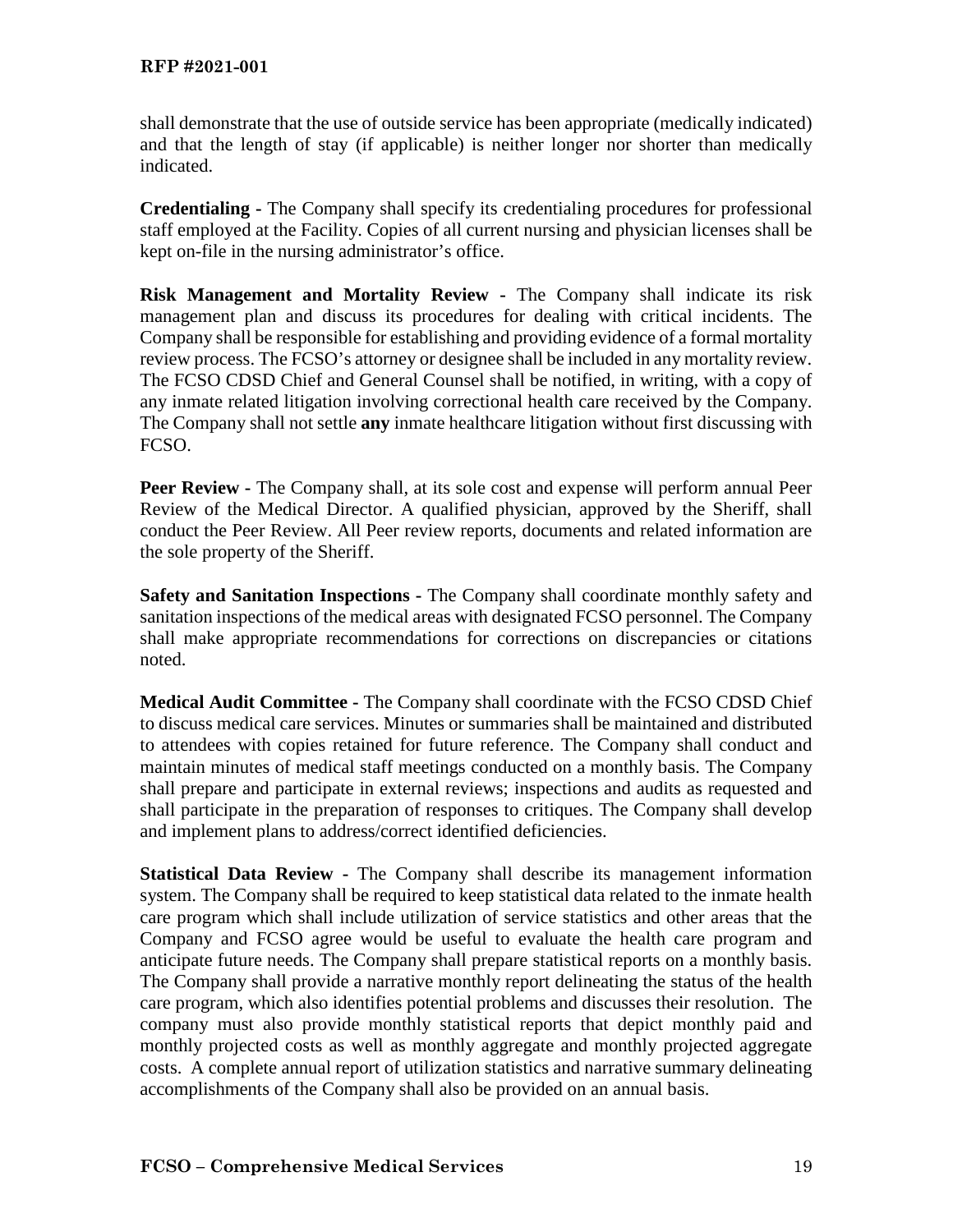**Cost Containment Program -** The Company shall specify a detailed plan for the implementation and operation of a cost containment program. Addressed in this section shall be the mechanism(s) by which the Company plans to control costs, areas in which cost savings can be achieved and evidence of the success of such programs at other Company sites.

**Accreditation -** The Company shall achieve and maintain accreditation by FCAC and NCCHC for the facility. The Company shall be responsible for the payment of all accreditation fees associated with accreditation.

**Personnel Services -** The FCSO encourages the development and implementation of a sound, practical staffing plan for the FCIDF. The Company is required to provide a written, detailed staffing matrix that will meet all servicing requirements as outlined in this Request for Proposal. (RFP)

**Recruitment and Credentialing Program -** The Company shall recruit and interview candidates who are currently licensed or certified in the State of Florida. Each candidate shall be interviewed by the Company with a special focus on technical expertise, emotional stability, and motivation. The Sheriff, CDSD Chief or designee shall be involved in the interviewing process and final selection for the medical director and health service administrator. It is recommended that the health service administrator be NCCHP certified and must be a Registered Nurse. Current qualified employees are to given priority in any hiring process by the Company. The FCSO requests that proposed salary scales for all job titles be included in the proposal. Personnel files of all subcontractors and contract employees shall be on file at the facility. The files shall be made available to the CDSD Chief, contract monitor or designee. These files shall include copies of current licenses, proof of professional certification, Drug Enforcement Administration (DEA) numbers, malpractice insurance certificates, evaluations and position responsibilities.

**Turnover of staff -** The Company shall describe its current nursing turnover ratio in other contracts (for both RNs and LPNs) and shall additionally indicate specific turnover for health service administrators, medical directors, regional managers and physicians.

**Recruitment Program and Nursing Shortage -** Company shall describe its recruitment program in the face of the national nursing shortage and shall indicate provisions to guarantee staffing at this Facility.

**Approval of Employees -** The final selection of all employees, including the Physician or Chief Medical Officer or subcontractors assigned by the company to FCSO shall be subject to approval by the Sheriff. Initial and continued employment of staff and subcontractors shall be subject to approval of the Sheriff. The FCSO reserves the right to prohibit any of the Company's employees and/or independent Companies from performing service with regard to this contract. Any such approvals required by the FCSO shall not be unreasonably withheld. The Company shall provide the names of corporate or regional management personnel assigned to this contract. A resume of the regional manager shall be included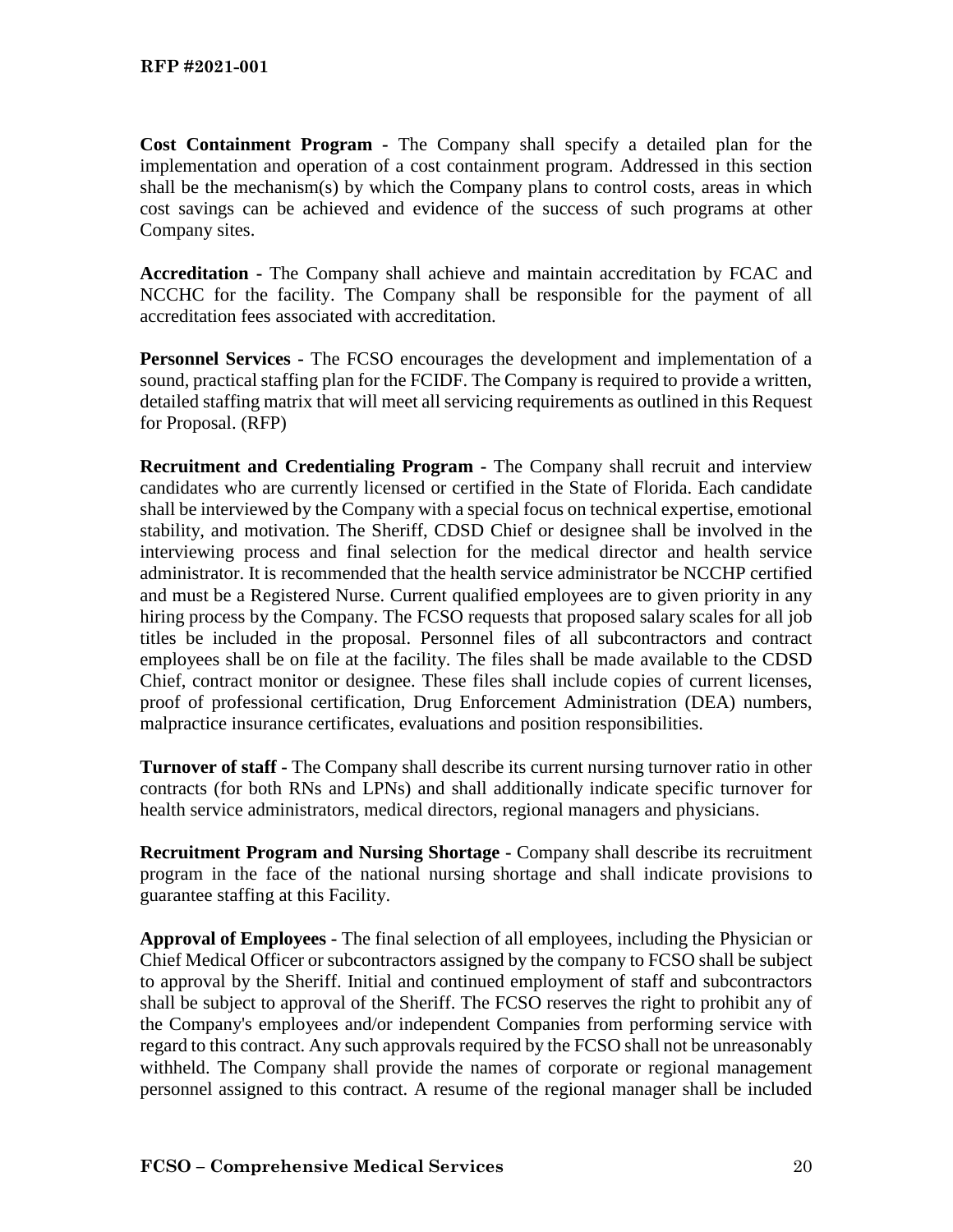with this proposal. Any replacement personnel shall be subject to approval of the FCSO. The Company shall notify and consult with the Facility Administrator prior to discharging, removing, or failing to renew contracts of professional staff.

**Background Investigation -** All personnel shall be required to pass a background investigation and finger print check conducted by the FCSO for initial and/or continued employment. Additionally, all personnel performing on-site services may be required to undergo a urinalysis or blood test if there is reason to believe that they are under the influence of alcohol or other substances of abuse.

**Compliance with Federal, State and Local statutes -** All personnel shall comply with current and future state, federal, and local laws and regulations, court orders, administrative directives, institutional directives, NCCHC standards and policies and procedures of the FCSO.

**Non-Compete Agreements -** The Company is prohibited from entering into covenants Not to Compete or Non-Competition Clauses with either employees or independent Companies, or any party specifically related to the performance of any obligation required under this agreement, which would prohibit said independent Company or employee from competing, directly or indirectly, in any way with the Company. For the purpose of this paragraph, the term "competing directly or indirectly, in any way with the Company" shall mean the entering into or attempting to enter into any similar business with that carried on by the Company with any individual, partnership, corporation, or association that was or is the same or related business as the Company.

**On-Call Responsibility -** The on-site medical director and health service administrator shall be on-call twenty-four (24) hours per day.

# **Employee Training and Orientation:**

- a. The Company shall describe its orientation program for its staff. The Company shall be responsible for ensuring that all new health care personnel are provided with orientation and appropriate training regarding medical practices on-site at the facility. An outline of the orientation and inservice program shall be submitted with the proposal. Orientation regarding other facility operations shall be the responsibility of the facility and the FCSO.
- b. The Company's new employees are required to attend a four (4) hour orientation program conducted by the FCSO consisting of security, classification, and blood borne pathogen, within the first twenty (20) days of their employment. The Company shall be responsible for the employee compensation during this training.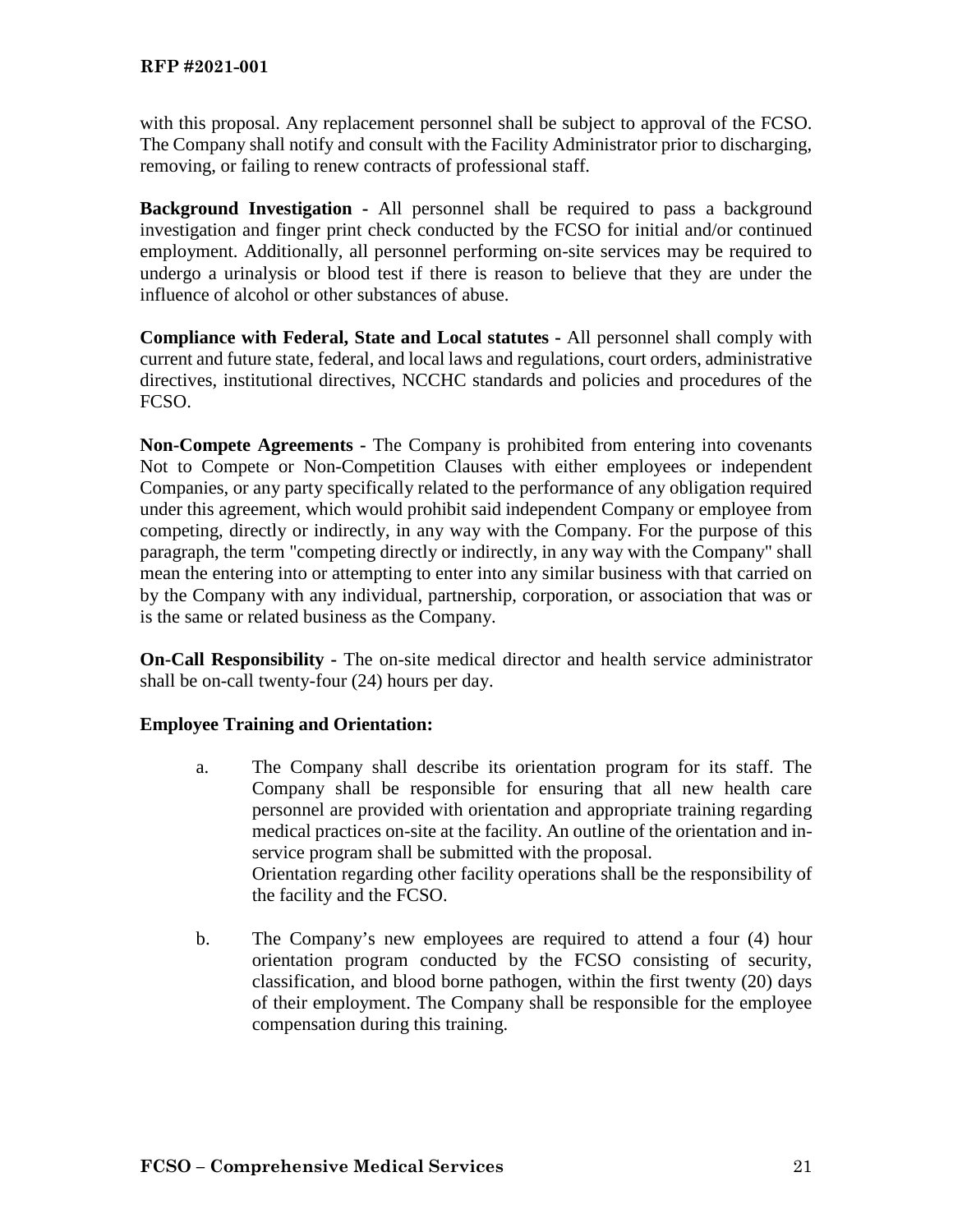- c. The Company shall establish a medical library on-site at the facility for use by the health care staff. The library shall minimally include basic reference texts related to diagnosis and treatment in a primary care setting.
- d. The Company shall provide appropriate monthly in-service education programs for its staff. All staff shall be required to have 12 hours of continuing education each year. Selected topics, which require staff training, shall be identified on an ongoing basis throughout the Company's continuous Quality Improvement Program.

**Staffing and Schedules -** All hours shall be spent on-site at the Facility, except as is otherwise expressly agreed to by the Sheriff and the Company. Institution staffing work schedules may be modified upon the party's mutual agreement and written consent. All full-time contractual staff shall be on-site for at least 35 hours per week. A 35-hour, on-site week shall consist of a 35-hour work schedule and an additional one hour meal period for each shift, which is not included in the work schedule. The Company's staff shall administer the health care program at FCSO Inmate Detention Facility.

The staff shall be on-site each week at Flagler FCSO. The staff shall not be reassigned to assist with problems of other contracts. All contractual staff (both employees and independent Companies) shall be required to comply with sign-in and sign-out procedures on an official time-keeping form. The Company shall be permitted to substitute an automated time clock system or other method, which is subject to the approval of the FCSO.

**Employee Benefits -** The Company shall specify how they intend to cover periods of absences caused by vacations, holidays, and sick leave, and shall state what relief factor (if any) was computed into their staffing ratio. The Company should state whether positions in their proposal are to be covered by full or part time personnel.

**Credit to the FCSO -** The Company shall agree to issue the Sheriff a credit consisting of an hourly salary and fringe benefits for hours of each position not covered or vacant for fourteen (14) days or more. Adjustments shall be made on a monthly basis. If the health administrator position is left vacant for a period of greater than twenty (20) days, the Company shall pay one and a half times the salary rate per hour times the number of hours the position was left vacant after twenty (20) days.

The Company shall also make provisions in their staffing plan to cover periods of vacation, educational staff or sick time by including appropriate relief factors and per diem staff. The Company shall specify in their staffing plan what relief factors and how many per diem staff shall be included in their staffing plan. Deductions for vacation, sick time or education shall be recorded on the first day of absence of staff. At the end of each month, the Company shall report staff coverage and reimburse the Sheriff a credit consisting of an hourly salary and fringe benefits for each hour(s) of absence that brings coverage levels below ninety-five (95%) percent. The Company must maintain ninety-five (95%) percent coverage of the submitted staffing plan.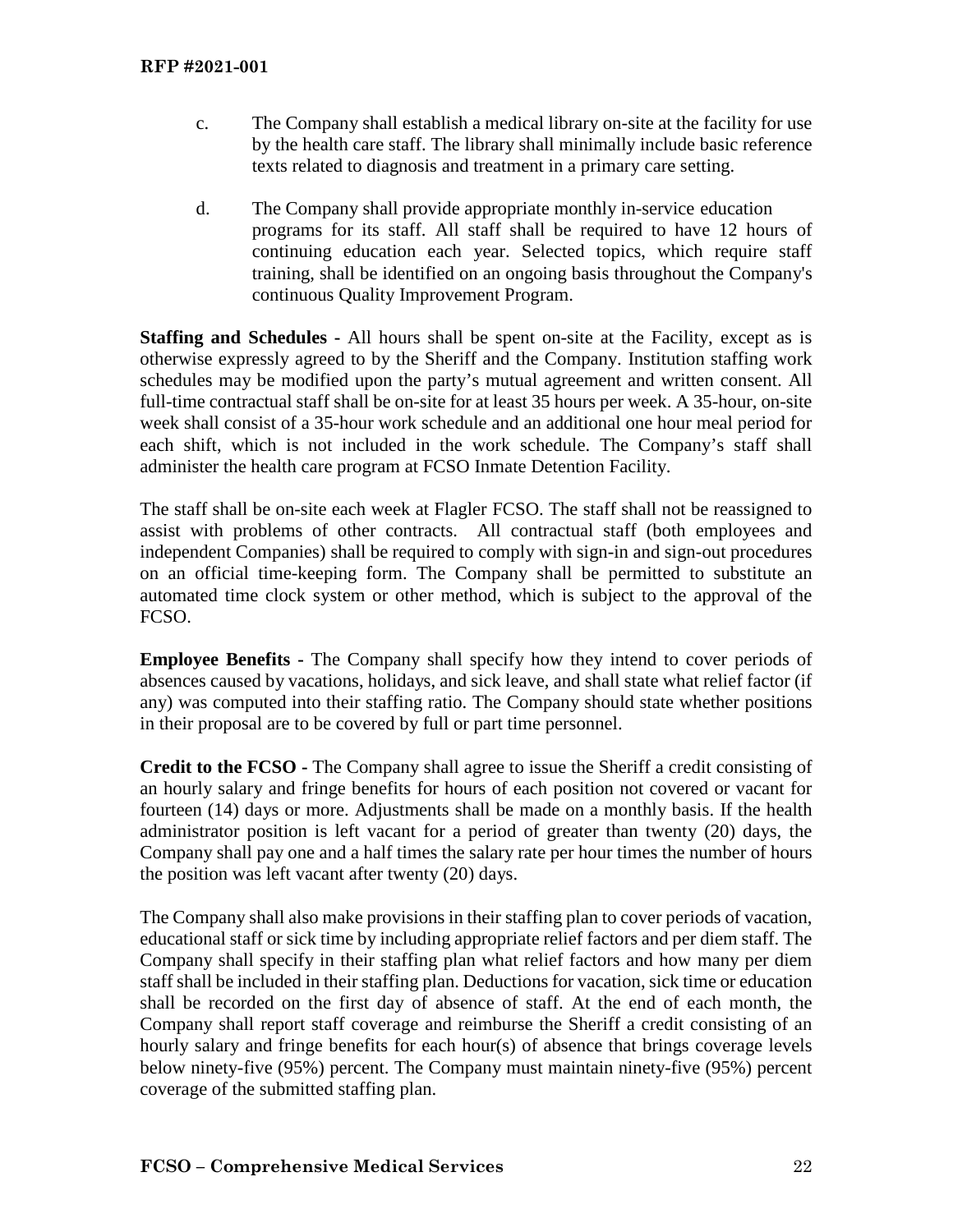**Security Clearance -** The Company and its personnel shall be subject to and shall comply with all security regulations and procedures of the FCSO and the Facility. Violations of regulations may result in the employee being denied access to the Facility. In this event, the Company shall provide alternate personnel to supply services, described herein, subject to the FCSO's approval. The FCSO shall provide security for the Company's employees and agents consistent with security provided to other FCSO employees.

**Contract Transition -** The Company must demonstrate how it would make the transition from the current service delivery system to the new contract, if awarded. The transition plan should address an orderly and efficient start-up. The Company should emphasize their past experience in implementing contracts and successes in this area. A detailed plan shall be submitted with the proposal that addresses, at a minimum, how the following issues shall be handed and transferred:

- 1. Recruitment of current and new staff including physicians
- 2. Subcontractors and specialists
- 3. Hospital services
- 4. Pharmaceutical, laboratory, radiology, and medical supplies
- 5. Identification and assuming of current medical care cases
- 6. Equipment and inventory
- 7. Medical record management
- 8. Orientation of new staff

The Company should include personnel that shall be assigned to supervise and monitor the transition of the current contract to the Company's system, which should include timetables for completion.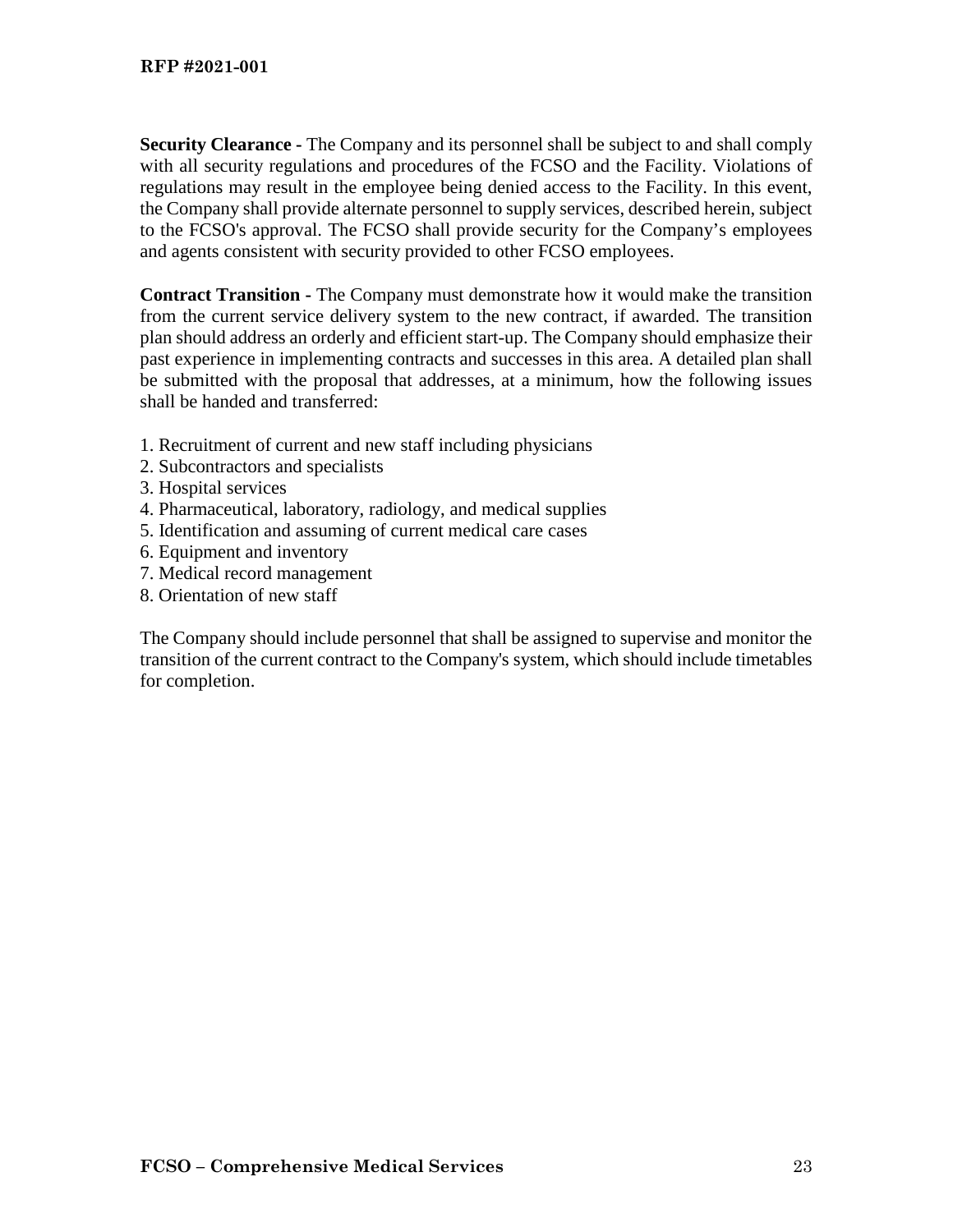# **Appendix A**

| Title                                                |    | <b>Hourly Rate</b> | Hourly rate/w benefits  |
|------------------------------------------------------|----|--------------------|-------------------------|
| Health Services Administrator (RN/BSN)               |    |                    |                         |
| <b>RN</b>                                            |    |                    |                         |
| <b>LPN</b>                                           |    |                    |                         |
| Clerical                                             |    |                    |                         |
| Physician                                            |    |                    |                         |
| Physician Assistant/Nurse Practitioner               |    |                    |                         |
| Psychiatrist/Psych NP                                |    |                    |                         |
| Mental Health Social Worker                          |    |                    |                         |
| Please list shift differentials for:                 |    |                    |                         |
|                                                      | RN | <b>LPN</b>         |                         |
| Evening                                              |    |                    |                         |
| Night                                                |    |                    |                         |
| Week ends                                            |    |                    |                         |
| <b>LINE ITEM PRICING</b>                             |    |                    |                         |
| Cost Item                                            |    |                    | Year 1<br>Year 2 Year 3 |
| Salaries (nursing, clerical and mental health)       |    |                    |                         |
| Professional fees (physician, dental and psychiatric |    |                    |                         |
| Services)                                            |    |                    |                         |
| Pharmaceutical services                              |    |                    |                         |
| Specialty service, ambulance and professional fees   |    |                    |                         |
| Laboratory services x-ray services MRI etc.          |    |                    |                         |
| Office supplies and medical records                  |    |                    |                         |
| Medical supplies, equipment                          |    |                    |                         |
| Waste management                                     |    |                    |                         |
| Accreditation fees                                   |    |                    |                         |
| Orientation and training of staff                    |    |                    |                         |
| Recruitment costs                                    |    |                    |                         |
| Equipment (please list items)                        |    |                    |                         |
| Malpractice insurance                                |    |                    |                         |
| Miscellaneous (please define)                        |    |                    |                         |
| Bonding costs                                        |    |                    |                         |
| Profit and overhead                                  |    |                    |                         |
| Total Cost -                                         |    |                    |                         |
|                                                      |    |                    |                         |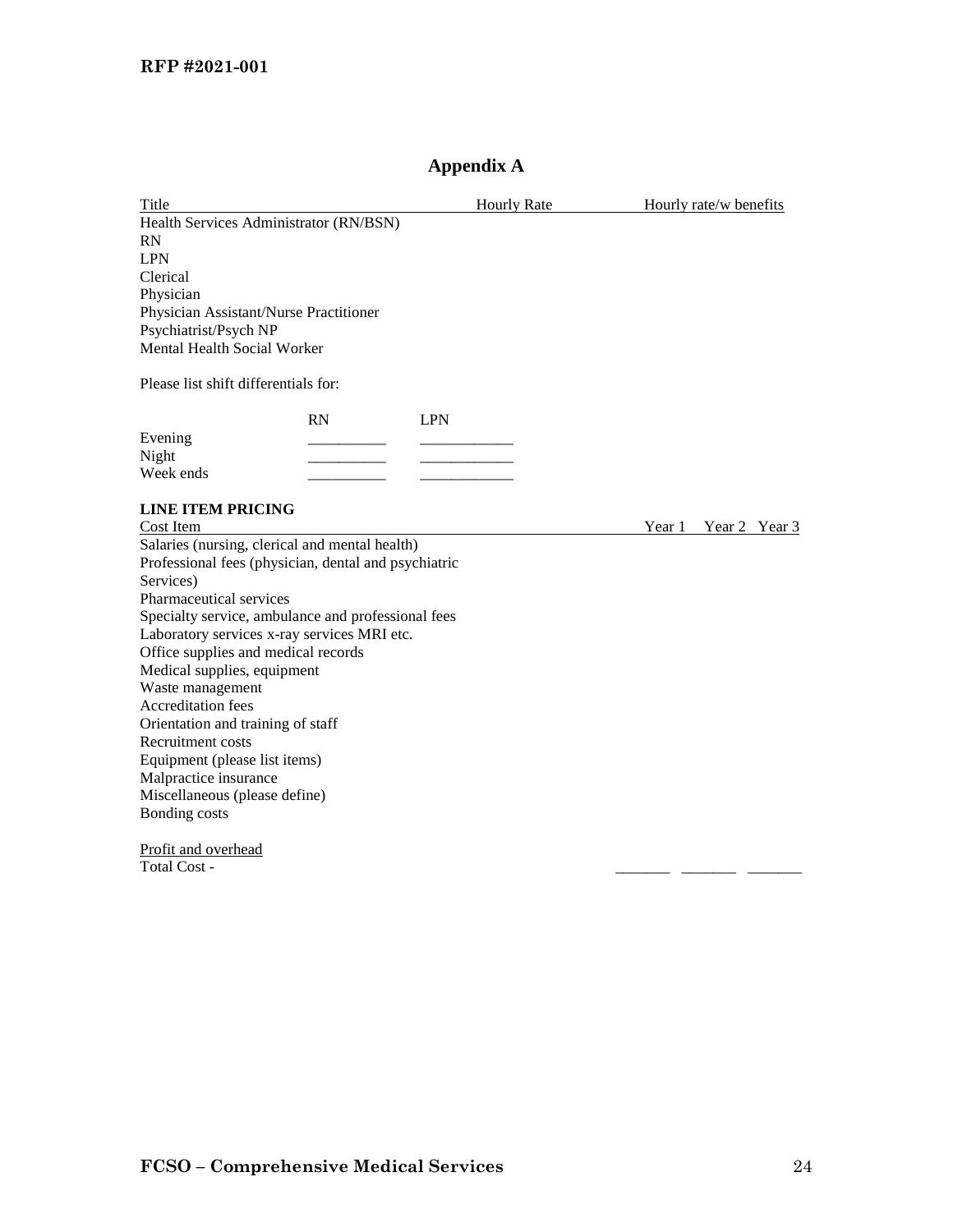|                                    | <b>Medical Services Data - 2020</b>                             |                         |              |                |                |                |                |                |                         |                |                |                |                |
|------------------------------------|-----------------------------------------------------------------|-------------------------|--------------|----------------|----------------|----------------|----------------|----------------|-------------------------|----------------|----------------|----------------|----------------|
|                                    | <b>FACILITY: Flagler County, FL</b><br><b>FACILITY: Flagler</b> |                         |              |                |                |                |                |                |                         |                |                |                |                |
|                                    |                                                                 |                         |              |                |                |                |                |                |                         |                |                |                |                |
|                                    | <b>JAN</b>                                                      | <b>FEB</b>              | <b>MAR</b>   | <b>APR</b>     | <b>MAY</b>     | JUN            | JUL            | <b>AUG</b>     | <b>SEP</b>              | OCT            | <b>NOV</b>     | <b>DEC</b>     | <b>TOTALS</b>  |
| <b>MEDICAL PROVIDER ENCOUNTERS</b> |                                                                 |                         |              |                |                |                |                |                |                         |                |                |                |                |
| MD/PA/NP                           | 131                                                             | 115                     | 142          | 148            | 139            | 159            | 165            | 151            | 147                     | 197            | 145            | 164            | 1803           |
| MENTAL HEALTH COUNSELOR            | 53                                                              | 45                      | 44           | 38             | 35             | 73             | 59             | 67             | 76                      | 76             | 46             | 82             | 694            |
| PSYCHIATRIST                       | N/A                                                             | N/A                     | N/A          | N/A            | N/A            | N/A            | N/A            | N/A            | N/A                     | N/A            | N/A            | N/A            | $\mathbf 0$    |
| PSYCHOLOGIST                       | N/A                                                             | N/A                     | N/A          | N/A            | N/A            | N/A            | N/A            | N/A            | N/A                     | N/A            | N/A            | N/A            | 0              |
| <b>OTHER: Baker Acts</b>           | $\pmb{0}$                                                       | $\pmb{0}$               | $\pmb{0}$    | $\pmb{0}$      | $\mathbf 0$    | $\pmb{0}$      | $\pmb{0}$      | $\pmb{0}$      | $\pmb{0}$               | 0              | $\pmb{0}$      | $\pmb{0}$      | $\mathsf 0$    |
| <b>OUTSIDE VISITS</b>              |                                                                 |                         |              |                |                |                |                |                |                         |                |                |                |                |
| SPECIALTY PHYSICIANS               | $\mathbf 0$                                                     | $\overline{4}$          | 3            | 5              | 2              | $\overline{4}$ | 8              | 3              | 5                       | 8              | 6              | 5              | 53             |
| <b>DENTIST</b>                     | 0                                                               | $\mathbf 1$             | 0            | 0              | $\mathbf 1$    | 0              | $\overline{2}$ | $\mathbf 1$    | $\overline{\mathbf{4}}$ | $\overline{7}$ | $\overline{7}$ | $\sqrt{4}$     | 27             |
| <b>EMERGENCY ROOM</b>              | 0                                                               | 3                       | 3            | 0              | 3              | $\overline{4}$ | $\overline{2}$ | $\overline{4}$ | 5                       | N/A            | 3              | $\overline{2}$ | 29             |
| HOSPITAL ADMISSIONS                | 0                                                               | 0                       | $\mathbf 0$  | 0              | $\mathbf 1$    | 0              | 0              | $\overline{2}$ | 0                       | 0              | $\overline{2}$ | $\overline{2}$ | $\overline{7}$ |
| <b>INHOUSE VISITS</b>              |                                                                 |                         |              |                |                |                |                |                |                         |                |                |                |                |
| SICK CALL REQUEST SEEN BY NURSE    | 118                                                             | 89                      | 102          | 65             | 76             | 72             | 71             | 74             | 58                      | 66             | 44             | 54             | 889            |
| URGENT/EMERGENT ENCOUNTERS         | 21                                                              | 21                      | 14           | 18             | 5              | 15             | $\overline{7}$ | 5              | $\mathbf 1$             | 8              | $\overline{2}$ | 3              | 120            |
| <b>EKG'S PERFORMED</b>             | 4                                                               | $\overline{\mathbf{3}}$ | $\mathbf{1}$ | $\overline{7}$ | 5              | 4              | 3              | 6              | 9                       | 9              | 6              | $\overline{7}$ | 64             |
| <b>NEW INTAKE EXAMS</b>            | 209                                                             | 190                     | 166          | 134            | 165            | 174            | 187            | 204            | 169                     | 179            | 165            | 201            | 2143           |
| USE OF FORCE EXAMS                 | 0                                                               | $\mathbf{1}$            | $\mathbf{0}$ | $\mathbf 0$    | $\overline{2}$ | $\overline{2}$ | $\mathbf 0$    | $\mathbf 0$    | $\mathbf{0}$            | $\mathbf 0$    | $\mathbf{0}$   | $\mathbf 0$    | 5              |
| <b>COMPLETED XRAY</b>              | 5                                                               | 8                       | 5            | 6              | 11             | 6              | 6              | 10             | 5                       | 3              | 9              | 11             | 85             |
| <b>COMPLETED LABS</b>              | 11                                                              | 8                       | 6            | 6              | 5              | 6              | 8              | 5              | 8                       | 15             | 15             | 14             | 107            |
| <b>SUICIDE WATCH</b>               | 0                                                               | $\pmb{0}$               | $\mathbf{1}$ | $\mathbf{1}$   | $\mathbf 0$    | $\mathbf 1$    | 3              | $\mathbf{1}$   | $\mathbf{O}$            | N/A            | $\overline{2}$ | 5              | 14             |
| RN ASSESSMENTS                     | 0                                                               | 73                      | 59           | 41             | 42             | 38             | 70             | 60             | 71                      | 50             | 48             | 44             | 596            |
| <b>INFECTIOUS DISEASE</b>          |                                                                 |                         |              |                |                |                |                |                |                         |                |                |                |                |
| PPD'S PLANTED                      | 19                                                              | 93                      | 88           | 48             | 65             | 67             | 77             | 63             | 50                      | 135            | 42             | 44             | 791            |
| PPD'S READ                         | 85                                                              | 87                      | 85           | 44             | 65             | 61             | 70             | 60             | 47                      | 62             | 39             | 43             | 748            |
| TB CASES (INMATE)                  | 0                                                               | $\pmb{0}$               | $\pmb{0}$    | $\pmb{0}$      | $\pmb{0}$      | 0              | $\pmb{0}$      | $\pmb{0}$      | 0                       | 0              | $\pmb{0}$      | $\pmb{0}$      | $\pmb{0}$      |
| TB CASES (EMPLOYEE)                | 0                                                               | $\pmb{0}$               | 0            | 0              | $\pmb{0}$      | 0              | 0              | $\pmb{0}$      | 0                       | 0              | $\mathbf 0$    | 0              | 0              |
| <b>CONVERSIONS (INMATE)</b>        | $\pmb{0}$                                                       | $\pmb{0}$               | $\pmb{0}$    | $\pmb{0}$      | $\pmb{0}$      | $\pmb{0}$      | 0              | $\mathbf 0$    | $\pmb{0}$               | 0              | $\pmb{0}$      | $\pmb{0}$      | $\pmb{0}$      |
| <b>CONVERSIONS (EMPLOYEE)</b>      | 0                                                               | 0                       | 0            | 0              | 0              | 0              | 0              | 0              | 0                       | 0              | 0              | 0              | 0              |
| STAPH/MRSA TREATMENT               | 0                                                               | $\mathsf 0$             | $\pmb{0}$    | 0              | $\pmb{0}$      | $\mathsf 0$    | 0              | $\mathbf 0$    | $\pmb{0}$               | 0              | $\pmb{0}$      | $\mathsf 0$    | 0              |

**Appendix B**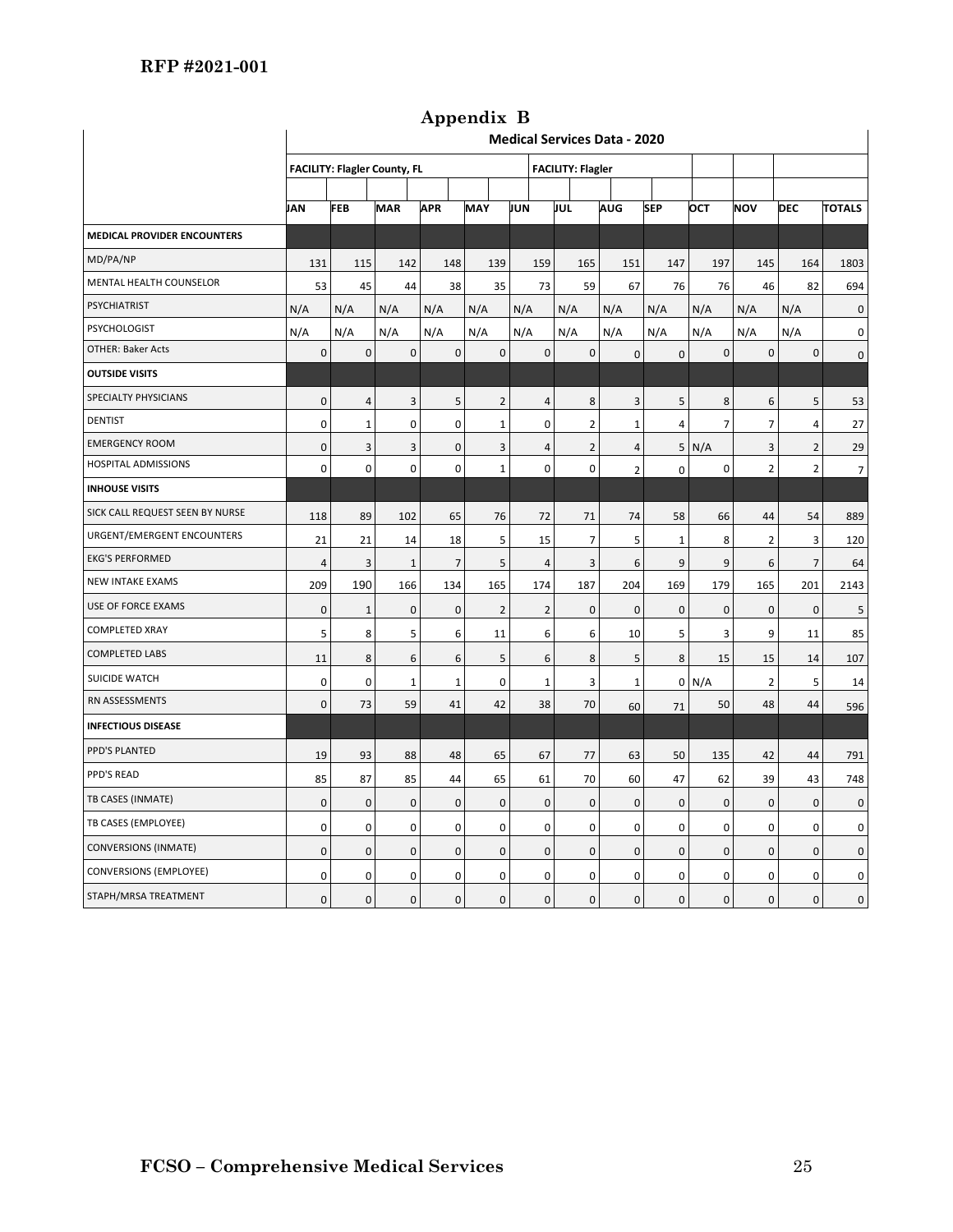# **RFP #2021-001**

|                                     | JAN          | FEB         | <b>MAR</b>   | <b>APR</b>   | MAY            | <b>JUN</b>   | JUL          | AUG            | <b>SEP</b>   | OCT         | <b>NOV</b>   | DEC            | <b>TOTALS</b>       |
|-------------------------------------|--------------|-------------|--------------|--------------|----------------|--------------|--------------|----------------|--------------|-------------|--------------|----------------|---------------------|
| TOTAL NUMBER HIV PATIENTS           | $\mathbf 1$  | $\pmb{0}$   | 3            | $\mathbf 1$  | $\overline{2}$ | $\mathbf 0$  | 0            | $\mathbf 1$    | $\mathbf{1}$ | $1\,$       | 0            | $\overline{2}$ | 12                  |
| PATIENTS RECEIVING MEDICATION TX    | $\mathbf{1}$ | 0           | 3            | $\mathbf{1}$ | $\overline{2}$ | 0            | 0            | $\mathbf 1$    | $\mathbf{1}$ | $\mathbf 1$ | $\mathbf 0$  | $\overline{2}$ | 12                  |
| <b>HIV SCREENINGS</b>               | $\mathsf 0$  | $\mathsf 0$ | 0            | $\mathbf 0$  | $\pmb{0}$      | $\pmb{0}$    | $\mathbf 0$  | $\mathbf 0$    | $\mathbf 0$  | $\mathbf 1$ | $\mathbf{1}$ | $\pmb{0}$      | $\overline{2}$      |
| POSITIVE HIV RESULTS                | 0            | $\mathbf 0$ | 0            | 0            | $\mathbf 0$    | 0            | 0            | $\mathbf 0$    | $\mathbf 0$  | 0           | $\mathbf 0$  | $\mathbf 0$    | $\mathsf 0$         |
| PUBLIC HEALTH NOTIFIED OF NEW CASES | $\mathsf 0$  | $\mathsf 0$ | 0            | $\mathbf 0$  | $\mathbf 0$    | $\pmb{0}$    | 0            | $\mathbf 0$    | $\mathbf 0$  | 0           | 0            | $\mathbf 0$    | $\mathsf 0$         |
| TOTAL NUMBER HEP POSITIVE PATIENTS  | $\pmb{0}$    | $\pmb{0}$   | 0            | 0            | $\pmb{0}$      | 0            | 0            | 0              | 0            | $\mathbf 0$ | $\pmb{0}$    | $\mathbf 0$    | $\mathbf 0$         |
| PATIENTS RECEIVING MEDICATION TX    | $\mathsf 0$  | $\mathbf 0$ | 0            | $\mathbf 0$  | $\mathbf 0$    | $\mathbf 0$  | $\mathbf 0$  | $\mathbf 0$    | $\mathbf 0$  | 0           | $\mathsf 0$  | $\mathbf 0$    | $\pmb{0}$           |
| <b>HEPATITIS SCREENINGS</b>         | $\mathbf 0$  | 0           | 0            | 0            | 0              | $\mathbf 0$  | 0            | 0              | $\mathbf 0$  | 0           | $\mathbf 0$  | $\mathbf 0$    | $\mathbf 0$         |
| HEP B POSITIVE RESULTS              | 0            | $\mathsf 0$ | $\mathbf{0}$ | $\mathbf 0$  | $\mathbf{0}$   | $\mathbf 0$  | $\mathbf{0}$ | 0              | $\mathbf{0}$ | $\pmb{0}$   | $\mathbf{0}$ | 0              | $\mathsf 0$         |
| HEP C POSITIVE RESULTS              | 0            | 0           | 0            | $\mathbf{0}$ | $\mathbf 0$    | 0            | 0            | 0              | 0            | 0           | 0            | 0              | 0                   |
| PUBLIC HEALTH NOTIFIED OF NEW CASES | $\mathsf 0$  | $\mathsf 0$ | 0            | $\mathbf 0$  | $\mathbf{0}$   | 0            | 0            | $\mathbf 0$    | $\mathbf 0$  | 0           | 0            | $\mathbf 0$    | $\mathbf 0$         |
| <b>STD'S TREATED</b>                | 0            | $\mathbf 0$ | 0            | 0            | 0              | 0            | 0            | $\overline{2}$ | $\mathbf 0$  | 0           | $\mathbf 0$  | $\mathbf 0$    | $\overline{2}$      |
| NEW CONFIRMED SYPHILIS              | 0            | $\bf 0$     | 0            | $\mathbf 0$  | $\mathbf{0}$   | $\mathbf 0$  | 0            | $\mathbf 0$    | $\mathbf{0}$ | 0           | $\mathbf 0$  | $\mathbf 0$    | $\mathbf 0$         |
| NEW CONFIRMED GONORRHEA             | 0            | 0           | 0            | 0            | $\mathbf 0$    | 0            | 0            | 1              | $\mathbf 0$  | 0           | 0            | 0              | $\mathbf{1}$        |
| NEW CONFIRMED CHLAMYDIA             | $\mathbf 0$  | $\mathbf 0$ | $\Omega$     | $\mathbf 0$  | $\Omega$       | $\mathbf 0$  | $\Omega$     | $\mathbf{1}$   | $\mathbf{0}$ | 0           | $\Omega$     | $\mathbf 0$    | $\mathbf{1}$        |
| PUBLIC HEALTH NOTIFIED OF NEW CASES | 0            | 0           | 0            | 0            | $\mathbf 0$    | 0            | 0            | 2              | $\mathbf 0$  | 0           | 0            | 0              | $\overline{2}$      |
| PARASITIC INFECTION (LICE/SCABIES)  | $\mathbf 0$  | $\mathbf 0$ | $\mathbf{0}$ | $\mathbf 0$  | $\mathbf 0$    | $\mathbf 0$  | $\mathbf{0}$ | $\mathbf 0$    | $\mathbf{0}$ | 0           | $\mathbf{0}$ | $\mathbf 0$    | $\mathbf 0$         |
| PHARMACUETICALS                     |              |             |              |              |                |              |              |                |              |             |              |                |                     |
| <b>NUMBER OF MEDICATIONS</b>        |              | 128         | 136          | 156          | 152            | 219          | 237          | 298            | 345          | 506         | 594          | 805            | 3576                |
| PATIENTS ON MEDICATIONS             |              | 174         | 180          | 163          | 156            | 178          | 175          | 177            | 173          | 117         | 107          | 79             | 1679                |
| <b>DEATHS</b>                       |              |             |              |              |                |              |              |                |              |             |              |                |                     |
| <b>SUICIDE</b>                      | 0            | $\bf 0$     | 0            | $\mathbf 0$  | $\pmb{0}$      | $\mathbf 0$  | 0            | $\mathbf 0$    | $\mathsf 0$  | $\mathbf 0$ | $\mathbf 0$  | $\pmb{0}$      | $\mathbf 0$         |
| <b>HOSPITAL</b>                     | $\mathbf 0$  | 0           | 0            | 0            | $\mathbf 0$    | $\mathbf 0$  | 0            | 0              | $\mathbf 0$  | 0           | $\mathbf 0$  | $\mathbf 0$    | $\mathbf 0$         |
| <b>OTHER</b>                        | $\mathbf 0$  | $\pmb{0}$   | $\mathbf{0}$ | $\mathbf 0$  | $\mathbf 0$    | $\mathbf{0}$ | $\mathbf{0}$ | $\mathbf 0$    | $\mathbf{0}$ | $\mathbf 0$ | $\mathbf{0}$ | $\mathbf 0$    | $\mathsf{O}\xspace$ |
| <b>OTHER</b>                        |              |             |              |              |                |              |              |                |              |             |              |                |                     |
| <b>GRIEVANCES</b>                   | 21           | 14          | 20           | 16           | 21             | 9            | 12           | 15             | 19           | 10          | 3            | 16             | 176                 |
| CHRONIC CARE PATIENTS IN FACILITY   | N/A          | 62          | 47           | 29           | 32             | 80           | 77           | 81             |              | 76 N/A      | N/A          | N/A            | 484                 |
| <b>MEDICAL REFUSALS</b>             | 0            | 838         | 832          | 289          | 317            | 390          | 943          | 1302           | 1072         | 1230        | 1179         | 517            | 8909                |
| PREGNANT FEMALES                    | 0            | 1           | 3            | 1            | 0              | 2            | $\mathbf{1}$ | 1              | 0            | 1           | 1            | 1              | 12                  |
| BIRTHS WHILE IN CUSTODY             | $\mathbf{0}$ | $\mathbf 0$ | $\mathbf{1}$ | $\mathbf 0$  | $\mathbf 0$    | 0            | $\mathbf{0}$ | 0              | 0            | 0           | $\mathbf{0}$ | $\mathbf 0$    | 1                   |
| AVERAGE DAILY POPULATION            | 193          | 192         | 199          | 178          | 177            |              | 188          | 178            | 187          | 193         | 192          | 202            | 2079                |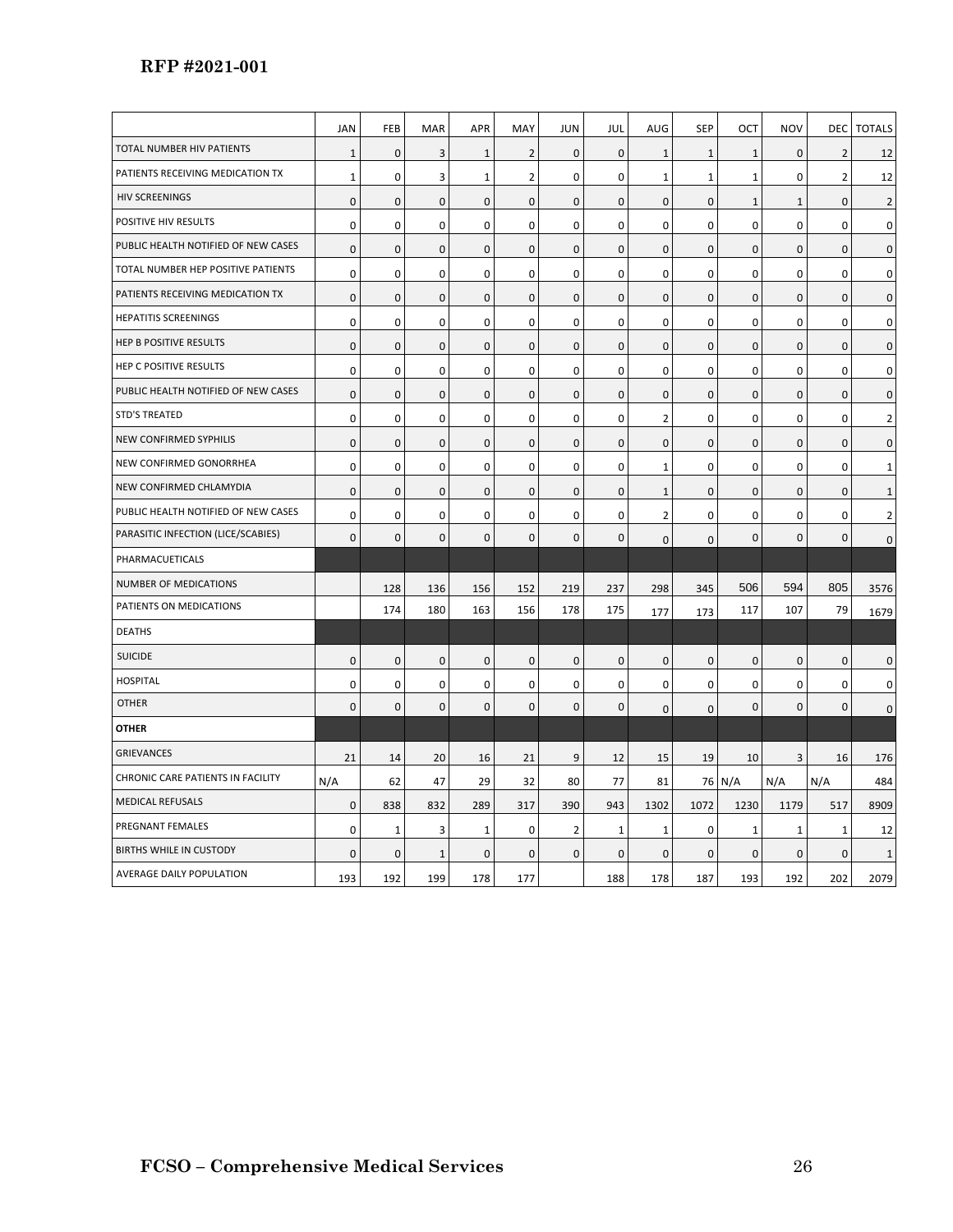### **Appendix C**

**The following provisions (the "Addendum") are made part of that certain**  Agreement by and between the same of  $\bf{A}$  a  $\bf{A}$ **corporation (hereinafter referred to as "PROVIDER") and the Flagler County Sheriff's Office (hereinafter referred to as "SHERIFF") for \_\_\_\_\_\_\_\_\_\_\_\_\_\_\_\_\_\_\_ and dated MM/DD/YYYY. If there is a conflict between these terms and conditions contained within this Addendum and any other** 

**part of the Agreement and its exhibits, then the terms and conditions contained within this Addendum shall prevail.** 

**A. SOVEREIGN IMMUNITY: SHERIFF is a state agency or political subdivision as defined in § 768.28, Florida Statutes, as amended from time to time, and nothing herein is intended to serve as a waiver of sovereign immunity nor shall anything include herein be construed as a consent to be sued by third parties in any matter arising out of this Agreement or any other contract.**

**B. INDEMNIFICATION: PROVIDER shall, at all times hereafter, indemnify, hold harmless, and at the option of SHERIFF, defend or pay for an attorney selected by SHERIFF to defend SHERIFF, Flagler County, the Board of Commissioners of Flagler County, their respective elected officials, employees and/or agents against any and all claims, suits, actions, demands, causes of action of any kind, including all costs, expenses and attorney's fees and judgments arising out of the acts, omissions, and/or performance of the Agreement, Addendum and any subsequent addendum by PROVIDER, its officers, agents, employees, independent contractors or subcontractors. PROVIDER shall provide any information requested by SHERIFF in advance of any planned actions and/or conduct related to PROVIDER's handling of any such action or claim.** 

**SHERIFF shall not be liable for and PROVIDER agrees to indemnify SHERIFF against liability resulting from injury or illness of any kind whatsoever, to PROVIDER's employees, agents, representatives, designees, or servants during the performance of the services, duties and responsibilities contemplated herein.** 

**All provisions of the Agreement that require SHERIFF to assume liability or to indemnify or hold harmless are hereby deleted. The above indemnification provisions shall survive the expiration or termination of the Agreement, Addendum and any subsequent addendum.** 

**C. PUBLIC RECORDS: SHERIFF is a public agency subject to Chapter 119, Florida Statutes. To the extent PROVIDER is acting on behalf of the SHERIFF pursuant to Section 119.0701, Florida Statutes, PROVIDER shall comply with all applicable public records laws and***:*

**1. Keep and maintain public records required by SHERIFF to perform the services contracted for in this Agreement.**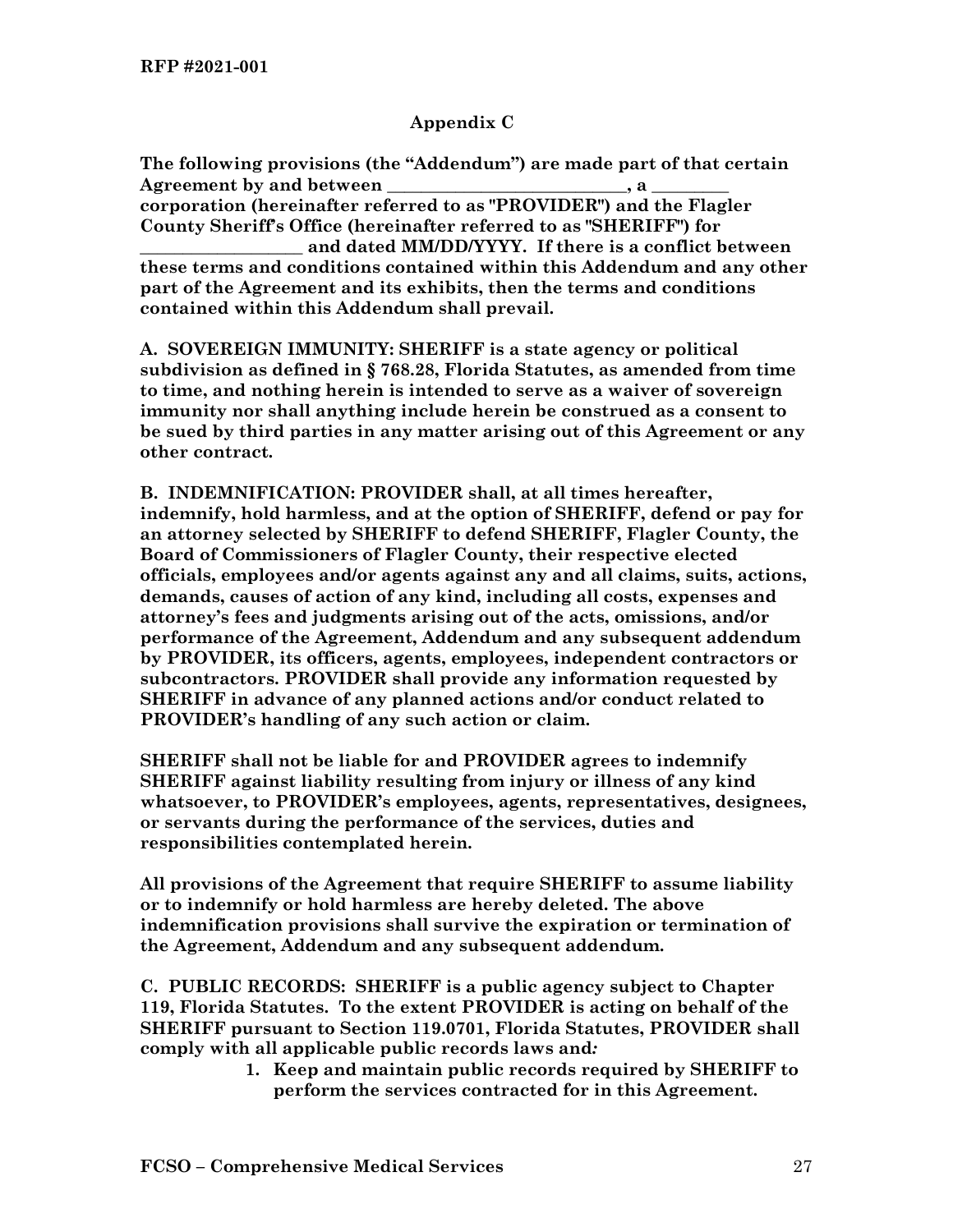- **2. Upon request from SHERIFF, SHERIFF's designee or SHERIFF'S custodian of public records, provide SHERIFF or designee with a copy of the requested records or allow the records to be inspected or copied, at SHERIFF or designee's sole option, within a reasonable time at no cost to SHERIFF.**
- **3. Ensure that public records that are exempt or confidential and exempt from public records disclosure requirements are not disclosed except as authorized by law for the duration of the contract term and following completion of the contract if the PROVIDER does not transfer the records to SHERIFF.**
- **4. Upon completion of the contract, transfer, at no cost, to SHERIFF all public records in possession of PROVIDER or keep and maintain public records required by SHERIFF to perform the services contracted for in this Agreement, at SHERIFF's sole option. If the PROVIDER transfers all public records to SHERIFF upon completion of the contract, the PROVIDER shall destroy any duplicate public records that are exempt or confidential and exempt from public records disclosure requirements. If the PROVIDER keeps and maintains public records upon completion of the contract, the PROVIDER shall meet all applicable requirements for retaining public records.**
- **5. All public records stored electronically by the PROVIDER pertaining to the services contracted for in this Agreement must be provided to SHERIFF, upon request from the SHERIFF, or SHERIFF's designee or SHERIFF'S custodian of records, designee, in a format that is compatible with the information technology systems of SHERIFF.**

**In the event PROVIDER receives a public records request related to this Agreement and the services provided hereunder, PROVIDER shall promptly forward the same to SHERIFF for SHERIFF'S records; provided that PROVIDER may take action to prevent disclosure of information to which public records laws do not mandate disclosure. PROVIDER shall fully pay for all attorney's fees, costs of litigation and any judgments, fees, or other monetary awards assessed against PROVIDER and/or SHERIFF if PROVIDER elects to take action to prevent disclosure of information under public records laws. SHERIFF shall reasonably cooperate with PROVIDER in the event any exemptions may be applicable to disclosures.** 

**IF THE PROVIDER HAS QUESTIONS REGARDING THE APPLICATION OF CHAPTER 119, FLORIDA STATUTES, TO THE PROVIDER'S DUTY TO PROVIDE PUBLIC RECORDS RELATING TO THIS CONTRACT, CONTACT THE CUSTODIAN OF PUBLIC RECORDS AT: WENDEE HARTMAN, RECORDS MANAGER, P.O. BOX 879, BUNNELL, FL 32110 (386)437-4116 WHARTMAN@FLAGLERSHERIFF.COM OR THE OFFICE OF GENERAL COUNSEL, FLAGLER SHERIFF'S OFFICE AT (386) 437-4116.**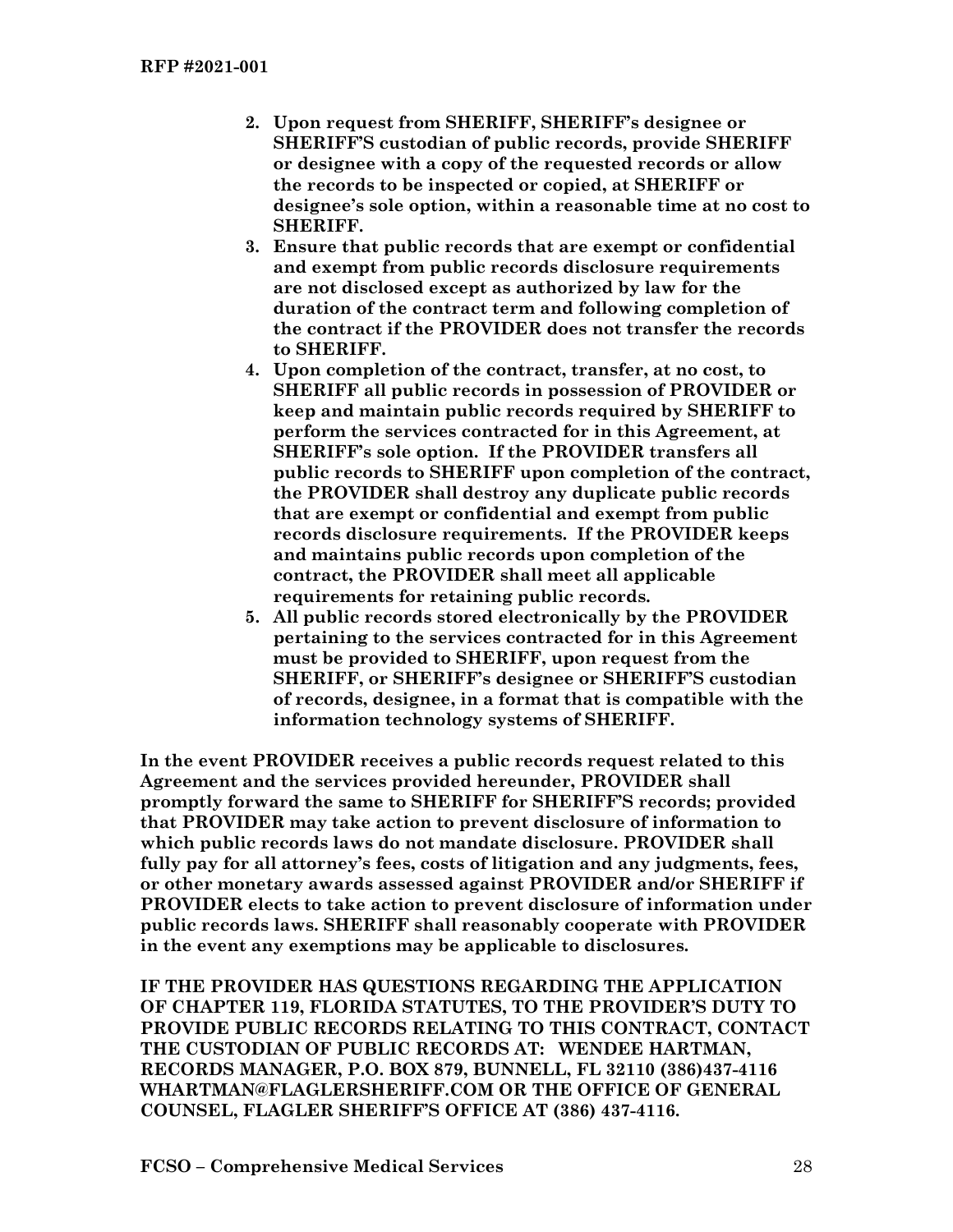**D. MANNER OF PERFORMANCE: PROVIDER warrants to perform its duties and obligations in a professional manner and in accordance with applicable local, state, and federal laws, rules, regulations and codes. PROVIDER agrees the performance of its obligations shall be provided by persons that are educated, trained, experienced certified, licensed in all areas encompassed within their designated duties. PROVIDER agrees to furnish to SHERIFF any and all documentation, certification, authorization, license, permit, or registration currently required by applicable laws, rules or regulations. PROVIDER further certifies that it and its employees and agents will keep all licenses, permits, registrations, authorizations, or certifications required by applicable laws or regulations in full force and effect during the term of this Agreement, Addendum, and any subsequent addendum.** 

**E. DATA PROTOCOLS: Any data provided by SHERIFF to PROVIDER shall remain the property of SHERIFF. At any time during the parties relationship and up to ninety (90) days after termination of the Agreement, SHERIFF may export its data in a format most suitable for SHERIFF's needs from PROVIDER.** 

**F. ASSIGNMENT: PROVIDER may not assign its rights/obligations without the prior written permission of SHERIFF.**

**G. NO RIGHT OF PUBLICITY: PROVIDER shall not advertise that SHERIFF is one of PROVIDER's customers nor use SHERIFF's name and logo, in any type of marketing or advertisement materials.** 

 **H. TERMINATIONS: All provisions in the Agreement providing for payment by SHERIFF as liquidated damages, cancellation fees or any term that obligates SHERIFF to pay anything other than the pro rata cost of the Agreement as of the termination date is hereby deleted.**

**Neither the expected termination nor the expiration of the Agreement shall relieve PROVIDER of its contractual and ethical duty to perform under the Agreement until the date of termination. The Agreement may be terminated upon the following events:**

**Mutual Agreement: In the event the parties mutually agree in writing the Agreement may be terminated on the terms and dates stipulated therein.** 

**Termination Without Cause: SHERIFF shall have the right to terminate the Agreement without cause by providing PROVIDER thirty (30) calendar days written notice. PROVIDER shall only be paid for services rendered up through the termination of the agreement.** 

**Government Appropriation: In the event the funds to finance this Agreement become unavailable or are not allocated by Flagler County,**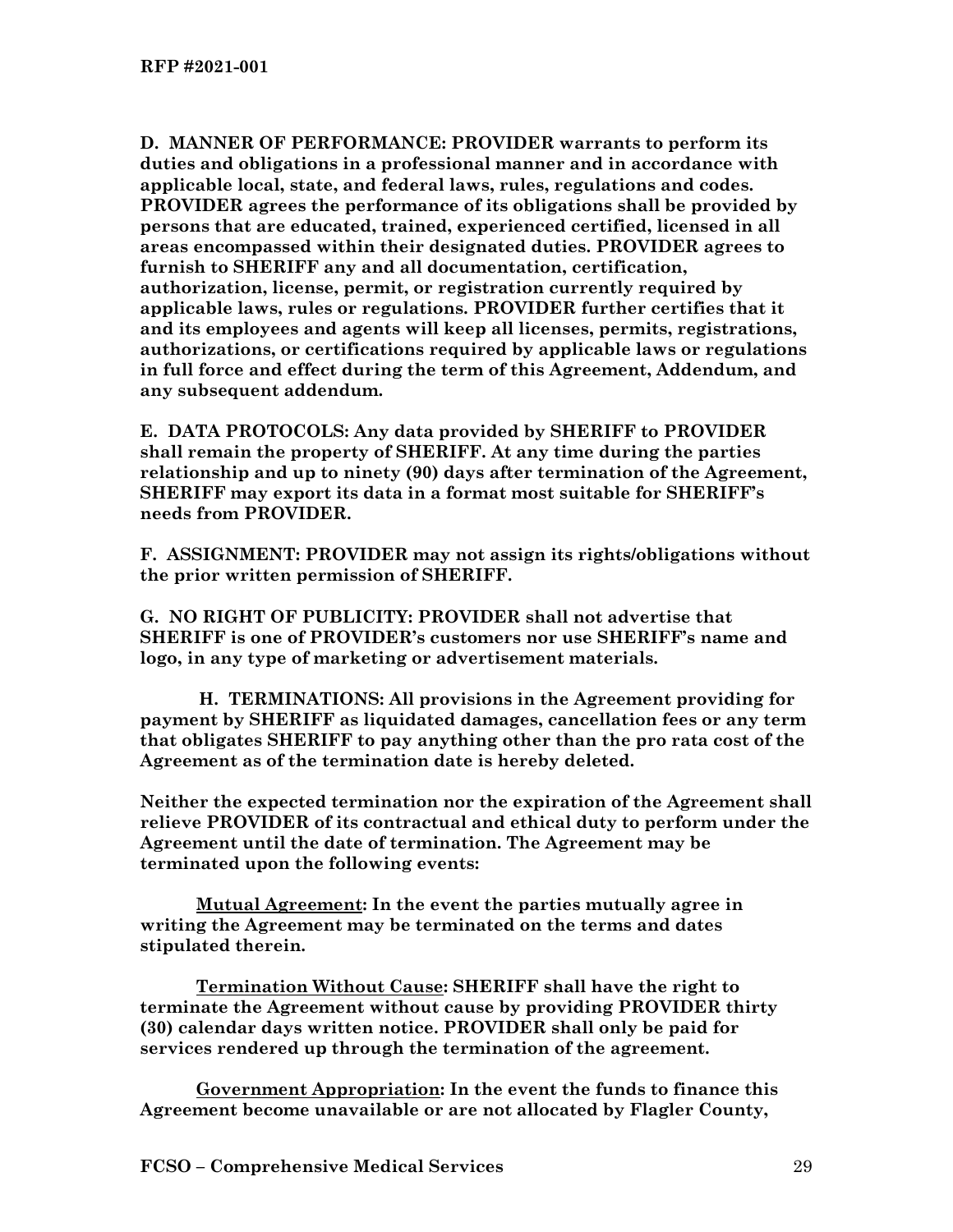**Florida, to SHERIFF, then SHERIFF may provide PROVIDER with thirty (30) calendar days written notice of termination of this Agreement and PROVIDER shall only be paid for services rendered up through the receipt of that thirty (30) day notice.** 

**Termination for Cause: In the event of material breach of these terms and conditions either party may provide the other party with written notice of the material breach. The other party shall have thirty (30) calendar days from the date of receipt of notice to cure such material breach. SHERIFF in its sole discretion may terminate the Agreement immediately upon the occurrence of PROVDER's violation of the public records laws, insolvency or bankruptcy, or violation of the civil rights, Everify, insurance or scrutinized vendor terms of the Addendum.** 

**I. SCRUTINIZED VENDOR LIST: By signing this Agreement PROVIDER certifies that it is not on the Scrutinized Companies that Boycott Israel List, created pursuant to § 215.4725, Florida Statutes, or engaged in a boycott of Israel; and, for bids, proposals or contracts for goods or services of one million dollars or more, that it is not on the Scrutinized Companies with Activities in Sudan List or the Scrutinized Companies with Activities in the Iran Petroleum Energy Sector List, or engaged in business operations in Cuba or Syria, per § 287.135, Florida Statutes.** 

**J. CRIMINAL HISTORY: PROVIDER represents that its principal owners, partners, corporate officers, and employees do not have any past felony criminal convictions or any pending criminal charges. PROVIDER has disclosed all such convictions or pending criminal charges to the SHERIFF and further agrees to disclose any future convictions or pending criminal charges.**

**K. CIVIL RIGHTS REQUIREMENTS: PROVIDER shall not discriminate against any client, employee or applicant for employment because of race, age, color, religion, sex, national origin, physical or mental disability, sexual orientation, sexual preference, gender expression, marital status or medical status. PROVIDER shall take affirmative action to ensure that PROVIDER'S employees, applicants, subcontractors, and independent contractors, are treated without discrimination in regard to their race, age, color, religion, sex, national origin, mental or physical disability, sexual orientation, sexual preference, gender expression marital status or medical status. PROVIDER shall comply with all applicable sections of the Americans with Disabilities Act, where possible. The PROVIDER agrees that compliance with this Article constitutes a material condition to this Contract, and that it is binding upon the PROVIDER, its successors, transferees, and assignees for the period during which services are provided. The PROVIDER further assures that all subcontractors and independent contractors are not in violation of the terms of this Section.** 

**L. INSURANCE: Throughout the term of this Agreement and for all applicable statutes of limitations periods, PROVIDER shall maintain in full**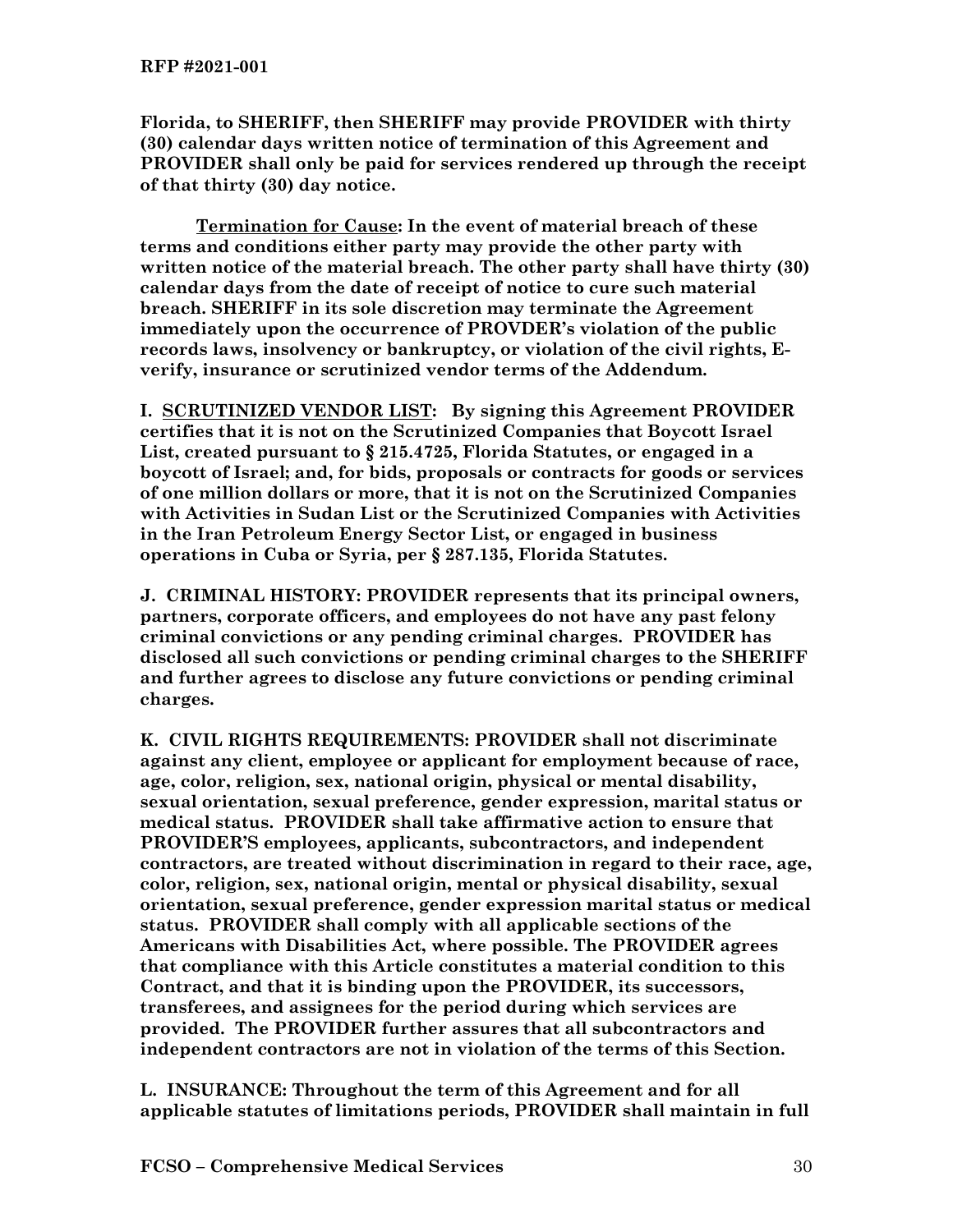**force and effect the insurance coverages set forth in this Article. All insurance policies shall be issued by companies that (a) are authorized to do business in the State of Florida, (b) have agents upon whom service of process may be made in Flagler County, Florida, and (c) have a Best's rating of A-VI or better. All insurance policies (with the exception of the Worker's Compensation policy) shall name and endorse the following as additional insureds: the Flagler County Sheriff's Office, Flagler County, the Board of Commissioners of Flagler County and their officers, agents, employees and commission members with a or similar endorsement to the liability policies. All insurance policies shall be on a claims made basis and shall be endorsed to provide that (a) PROVIDER's insurance is primary to any other insurance available to the additional insureds with respect to claims covered under the policy and (b) PROVIDER's insurance applies separately to each insured against whom claims are made or suit is brought and that the inclusion of more than one insured shall not operate to increase the insurer's limit of liability. PROVIDER shall carry the following minimum types of insurance and submit insurance information with the proposal including aggregate limits:**

**1. Workers' Compensation. PROVIDER shall carry Worker's Compensation insurance with the statutory limits, which shall include Employers' Liability insurance with a limit of not less than \$500,000 for each accident, \$500,000 for each disease, and \$500,000 for aggregate disease. Policy(ies) must be endorsed with waiver of subrogation against SHERIFF and Flagler County.**

**2. Commercial General Liability Insurance. PROVIDER shall carry Commercial General Liability Insurance with limits of not less than Two Million (\$2,000,000) dollars per claim and Four Million (\$4,000,000) aggregate. The insurance policy must include coverage that is not more restrictive than the latest edition of the Commercial General Liability Policy, without restrictive endorsements, as filed by the Insurance Services Offices, and the policy must include coverages for premises and/or operations, independent contractors, products and/or completed operations for contracts, data breach, data corruption, user data misappropriation, contractual liability, broad form contractual coverage, broad form property damage, products, completed operations, personal injury and cross liability. Personal injury coverage shall include coverage that has the Employee and Contractual Exclusions removed.**

**3. Umbrella or Excess Liability Insurance. PROVIDER may satisfy the minimum liability limits required above under an Umbrella or Excess Liability policy. There is no minimum Per Occurrence limit of liability under the Umbrella or Excess Liability; however the Annual Aggregate limit shall not be less than the highest "Each Occurrence" limit for any of the policies noted above. PROVIDER agrees to name and endorse the Flagler County Sheriff's Office, Flagler County, the Board of**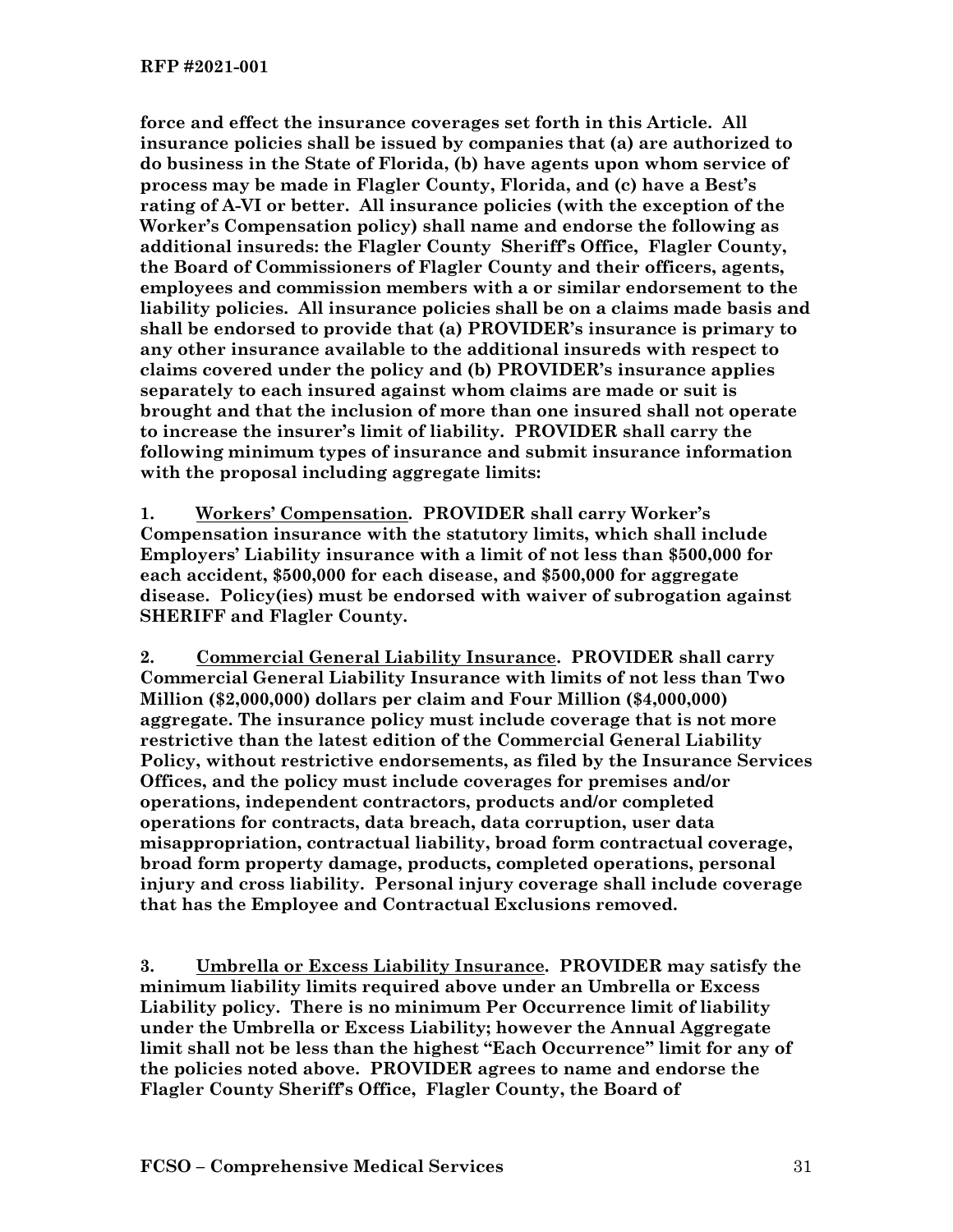**Commissioners of Flagler County and their officers, agents, employees and commission members as additional insureds.**

> **4. PROVIDER shall provide SHERIFF'S General Counsel's Office with a copy of**

**the Certificate of Insurance and endorsements evidencing the types of insurance and coverages required by this Article prior to award of the contract, and, at any time thereafter, upon request by the SHERIFF. PROVIDER'S insurance policies shall be endorsed to provide SHERIFF with at least thirty (30) days prior written notice of cancellation, nonrenewal, restrictions, or reduction in coverages or limits. Notice shall be sent to:**

**Flagler County Sheriff's Office Attn.: General Counsel P.O. Box 879 Bunnell, FL 32110**

**5. If any of the insurance policies required under this section above lapse during the term of the Agreement, PROVIDER shall not receive payment from SHERIFF until such time that SHERIFF has received satisfactory evidence of reinstated coverage of the types and coverage specified in this section that effective as of the lapse date. SHERIFF at its sole discretion, may terminate the Agreement immediately and no further payments shall be due to PROVIDER.** 

> **6. If PROVIDER'S insurance policy is a claims made policy, then PROVIDER**

**shall maintain such insurance coverage for a period of one (1) year after the expiration or termination of the Agreement or any extensions or renewals of the Agreement. Applicable coverages may be met by keeping the policies in force, or by obtaining an extension of coverage commonly known as a reporting endorsement or tail coverage. If any of PROVIDER'S insurance policies includes a general aggregate limit and provides that claims investigation or legal defense costs are included in the general aggregate limit, the general aggregate limit that is required shall be no more than five (5) times the applicable limits specified above in this Article. The provisions of this Article shall survive the expiration or termination of this Agreement.**

**M. PUBLIC ENTITY CRIMES ACT: In accordance with the Public Entity Crimes Act (§ 287.133, Florida Statutes) a person or affiliate who has been placed on the convicted vendor list maintained by the State of Florida Department of General Services following a conviction for a public entity crime may not submit a bid on a contract with the SHERIFF, may not be awarded or perform work as a PROVIDER, supplier, or subcontractors, under a contract with the SHERIFF, and may not conduct business with the SHERIFF for a period of thirty six (36) months from the date of being placed on the convicted vendor list. PROVIDER's execution of this**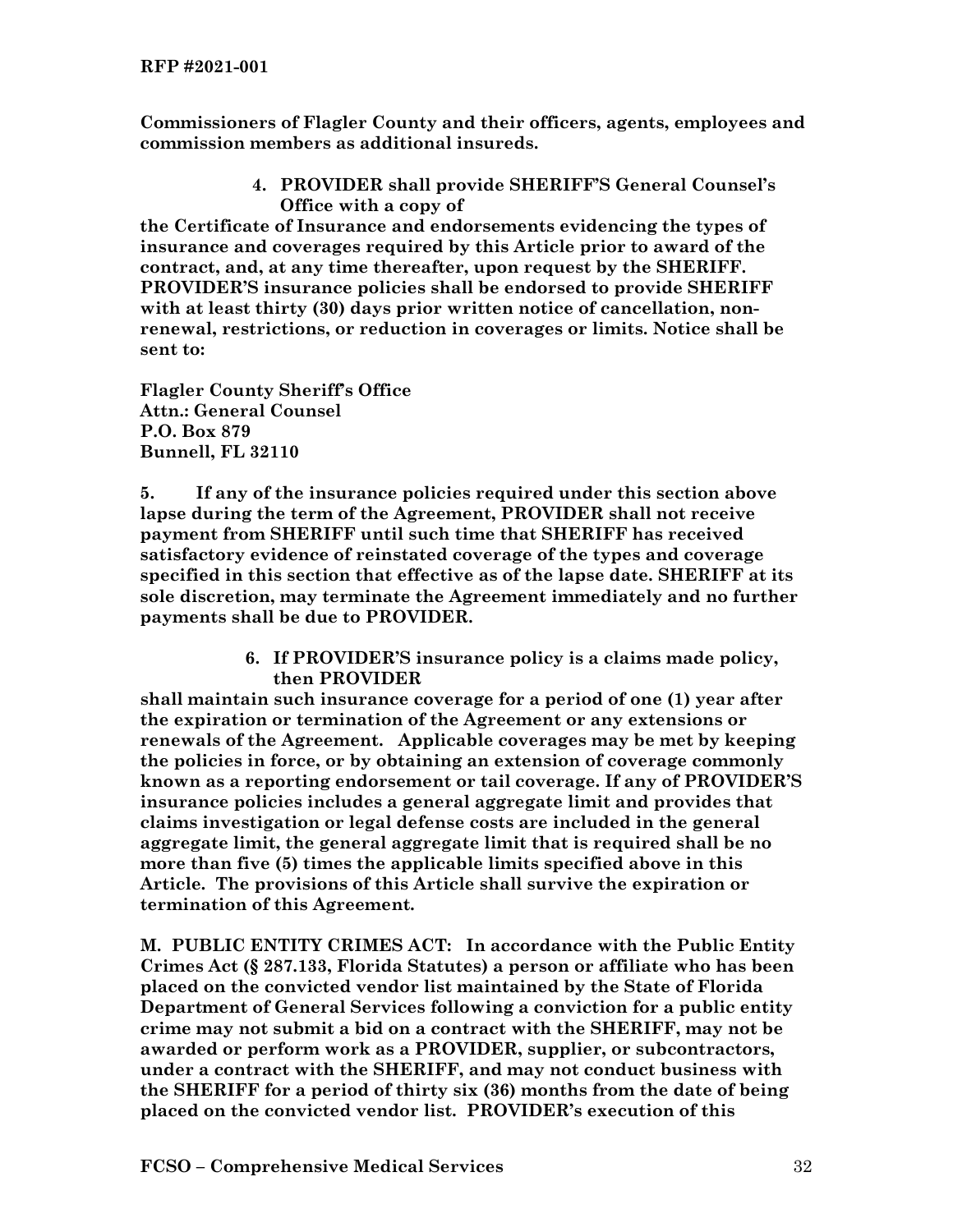**Agreement acknowledges PROVIDER's representation that it has not been placed on the convicted vendor list. Violation of this section by PROVIDER shall result in termination of this Agreement and may cause PROVIDER debarment.**

**N. CHOICE OF LAW AND FORUM: The validity, construction and effect of the Agreement, Addendum and any future addendum shall be governed by the laws of the State of Florida. Any claim, objection or dispute arising out of the terms of the Agreement, Addendum or any future addendum shall be litigated in the Seventh Judicial Circuit in and for Flagler County, Florida. Any provision of the Agreement requiring mandatory alternative dispute resolution is hereby deleted.** 

**O. MOST FAVORED CUSTOMER PRICING: During the term of the Agreement, prices for the goods and services provided as part of the Agreement must be the equal or lower than those offered to the most favorable customer of PROVIDER for similar quantities under comparable terms and conditions. When requested by SHERIFF, PROVIDER must show the prices offered to SHERIFF match or are less than those offered to PROVIDER's most favored customer. Any price reductions offered to PROVIDER's other customers must be offered to SHERIFF if similar quantities or services are involved.** 

**P. TAXES: PROVIDER is responsible for all federal, state, local and any other applicable taxes required by law. PROVIDER certifies all state and federal tax exemptions applicable to SHERIFF shall be applied.** 

**Q. E-VERIFY: In accordance with § 448.095, Fla. Stat., PROVIDER agrees as follows:**

- **1. If PROVIDER has employees performing work under this Agreement PROVIDER shall utilize the E-Verify system to verify the work authorization status of all newly hired employees.**
- **2. If PROVIDER hires subcontractors to fulfill its obligations under the Agreement, PROVIDER shall require an affidavit from each subcontractor providing the subcontractor does not employ, contract with or subcontract with an unauthorized alien. Provider shall retain a copy of the affidavit for the term of the Agreement and all renewals thereafter.**
- **3. SHERIFF shall terminate the Agreement if SHERIFF has a good faith belief PROVIDER is in violation of § 448.095(1), Florida Statute. PROVIDER shall terminate any agreement with any subcontractor if it has a good faith belief the subcontractor is in violation of § 448.09(1), Florida Statute.**